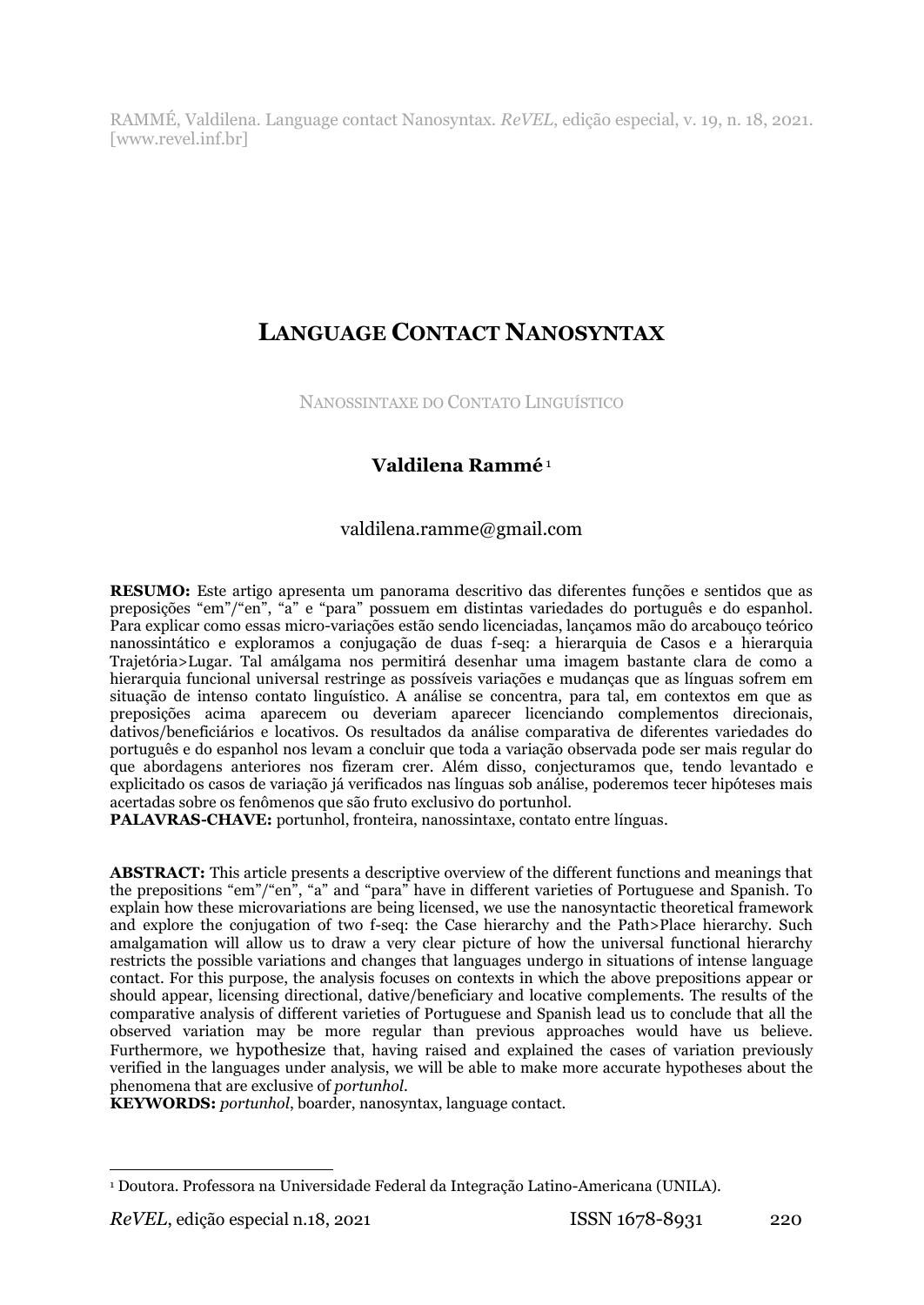… semo da frontera, neim daquí neim dalí, no es noso u suelo que pisamo neim a lingua que falemo. 2

#### **INTRODUCTION**

The experience of living on a border town involves many contacts: between individuals, between cultures, between languages and their varieties and so on. In this intense environment of exchanges and mixings, the eyes and ears of a linguist are naturally attracted to the different forms that contact between languages and multilingual communication can take. In a context in which the languages in contact are as close as Portuguese and Spanish, the new forms found may be even more enigmatic, considering that there is always a certain doubt about the possible explanation for the innovative structure: it can be both the result of the contact itself, and a simple manifestation of the variation observed in the general norm of one of the languages used.

In the excerpt from Fabián Severo's poem that we see in the above epigraph, we have the translation of the "border life" feeling: that of not being from here nor there, of not speaking this or that language. This intermediate space that represents living on a Brazilian border often materializes in a kind of interlanguage that we affectionately call "portunhol". *Portunhol* is, therefore, the result of mixing Portuguese and Spanish, or at least an attempt to bring these languages closer together, which seems to be as diverse as the people or places where it is spoken.

Given the high variability and unpredictability of *Portunhol*, at first glance, we might have the impression that describing it could be an impossible task. In order to start trying to describe it, whether as a border or contact language, as an interlanguage or a form of translanguage, we decided it was necessary to begin with defining what *Portunhol* is not. Much of what we thought to classify as *Portunhol*, at first, turned out to be a possibility of variation already attested in Spanish or Portuguese different varieties. Let's look at the examples<sup>3</sup> bellow:

 2 Excerpt from the poem "Treis", of writer Fabián Severo (Artigas, Uruguay): "We are from the border/Not from here, neither there/The land that we walk on is not ours/Neither is the language that we speak." (Free translation by this paper's author).

<sup>&</sup>lt;sup>3</sup> Data collected from informal conversations and UNILA social media pages/Foz do Iguaçu/Brazil.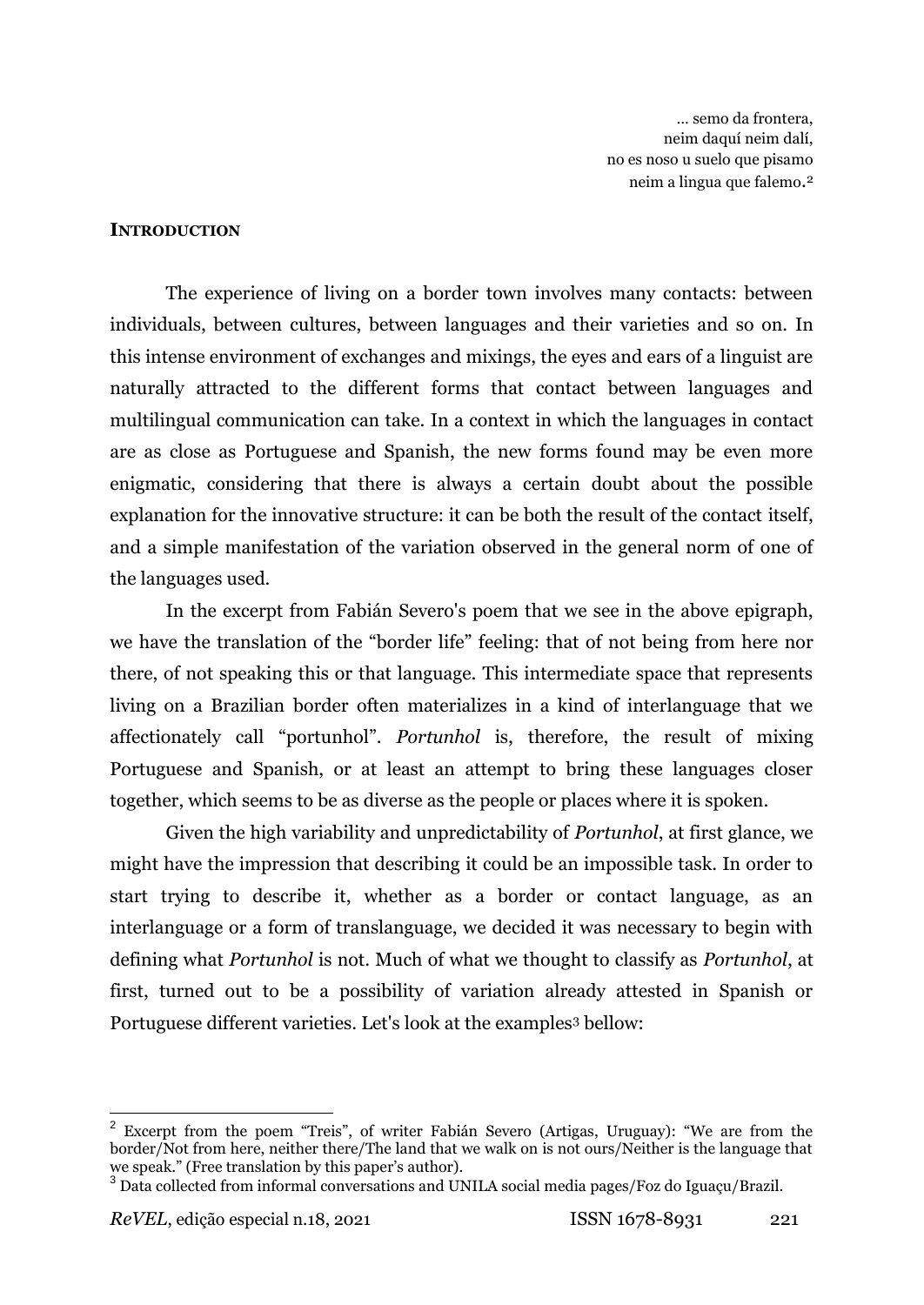- (1) Quem (...) deseje mais informações pode **escrever ao número** de whatsapp. ...write.INF to the.PREP.ART.MASC number of.PREP whatsapp "...write to the whatsapp number"
- (2) Yo **dije para** la señora. I.1SG say.1PS.PAST.PERF to.PREP the.ART.FEM old lady "I said to the old lady"
- (3) **Vamos en** Ciudad del Este mañana? Go.1PL.PRES in.PREP Ciudad del Este tomorrow "Let's go to Ciudad del Este tomorrow?"
- (4) O departamento fica **entre na** avenida Brasil e JK, tem perto lojas… The.ART.MASC department stay.3SG.PRES between.PREP in the.PREP.ART.FEM Avenue Brazil and JK... "The appartment is between avenues Brasil and JK..."
- (5) Para mais infos y encomendas, **liga nóis** que a gente desenrola. ...call. 3SG.PRES we.1PL... ..."call us"...

As we will see in the next section, all the apparently unusual cases above, whether the deletion of a preposition, or even the directional use of "en", are phenomena already described for both Brazilian Portuguese (BrP) and Paraguayan Spanish (PrS). Therefore, the task of defining what is not *Portunhol*, that is, what is not an exclusive phenomenon of contact between Portuguese and Spanish, seemed relatively more feasible at this first stage of the investigation, given the large number of empirical and descriptive work on different varieties of these languages in contact with other languages around the globe.

Thus, this article intends to present a descriptive overview of different functions and meanings that the prepositions "em"/"en", "a" and "para" have in different varieties of Portuguese and Spanish in Africa and America. To do this, we will focus on contexts in which these prepositions appear or should appear to license directional, dative/beneficiary and locative complements.

As expected, the scenario that will be presented encompasses microvariations that expand along what Avelar (2017) classified as a *continuum* that goes from peninsular languages, which preserve the standard forms and traditional uses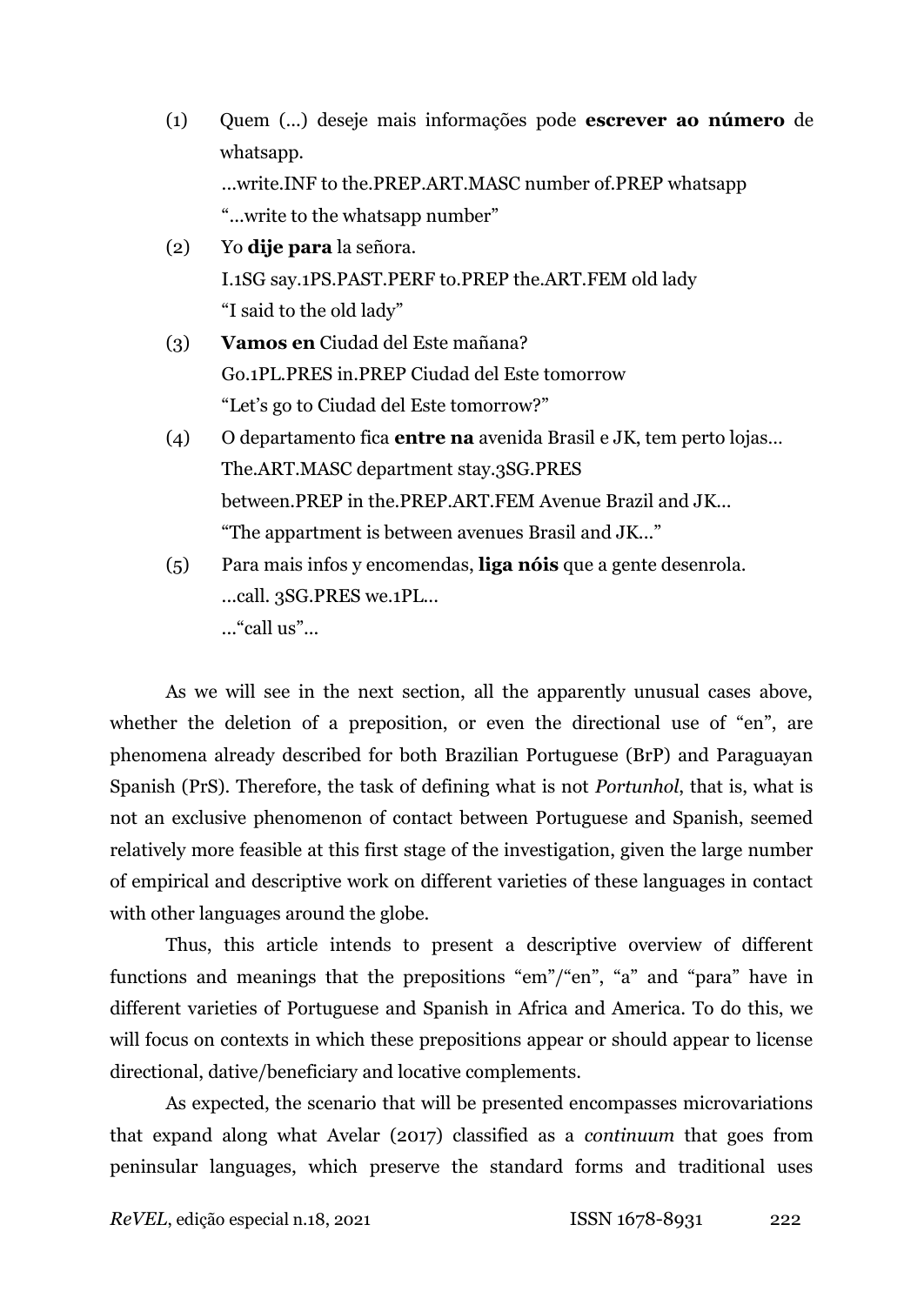historically associated with the propositions analyzed here, to varieties that present completely innovative uses for these items, or that completely delete them.

To explain these microvariations, we intend to analyze this apparently chaotic landscape with the theoretical tools provided by Nanosyntax. We wish to demonstrate that, with a few principles widely accepted in the literature and independently motivated, associated with a universal functional hierarchy (the f-seq) constructed from an ontology of empirically verified Jackendoffian conceptual primitive elements, it is possible to propose that the different interlanguages arising from language contact would be nothing more than our perception of the superficial mismatch between different grammars of Portuguese and Spanish.

Both *Portunhol* and peripheral varieties of Portuguese and Spanish can be explained by the same nanosyntactic principle: different languages associate match parts of a universal f-seq to different lexical items. To illustrate, let's compare two imaginary languages that encode in different lexical items the sequence of semanticconceptual features WXYZ:

| (6) | LANGUAGE 1 | <b>LANGUAGE 2</b> |
|-----|------------|-------------------|
|     | item A: YZ | item A: XYZ       |
|     | item B: WX | item B: W         |

Considering, now, that syntax (the generative module) creates structures respecting the f-seq, both fictional languages above would use two items to lexicalize the structure below. These items, in turn, could be considered good translations/versions of each other in both languages:

| (7) | Syntax: [W[X[Y[Z]]]] |                   |
|-----|----------------------|-------------------|
| (8) | LANGUAGE 1           | <b>LANGUAGE 2</b> |
|     |                      |                   |

 $[B_{WX}[A_{YZ}]]$   $[B_W[A_{XYZ}]]$ 

At the same time, however, if the syntax builds the structure with only three features, XYZ, we will have a slightly different surface configuration: language 1 will continue to use two lexical items to lexicalize the created structure, while language 2 will only need one . We see this scenario below: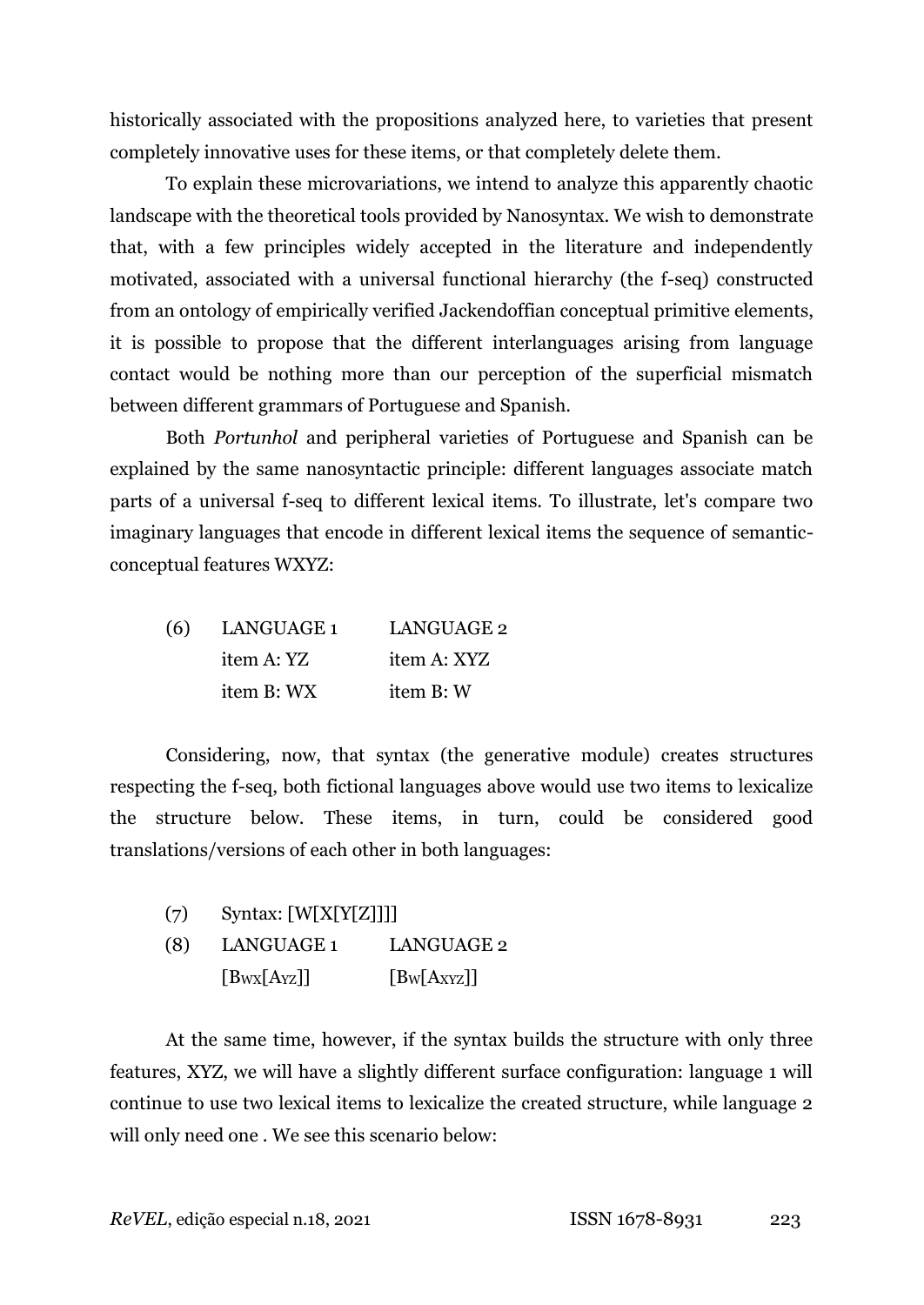| (q) | Syntax: $[X[Y[Z]]]$ |             |
|-----|---------------------|-------------|
|     | $(10)$ LANGUAGE 1   | LANGUAGE 2  |
|     | $[B_X[A_{YZ}]]$     | $[A_{XYZ}]$ |

If we assume that syntax operates on elements that are more fine-grained than morphemes and words, it becomes possible to describe more clearly, therefore, the many microvariations observed within the same language and also crosslinguistically. This proposal, moreover, allows us to conjecture with more refinement about the code-mixing that we observe in interlanguages such as *Portunhol*.

From this perspective, our hypothesis would be that the appearently mixed structures (such as "vamos en CdE"/'let's go in CdE'4) would still have to respect fseq. Therefore, it would be possible to predict which forms the interlanguage structures could present: i) from the nanosytactic structures that the lexical items of the two substrates carry in their lexical entries; and ii) from the restrictions that f-seq imposes on the variation in these structures form and order.

Our premise is, therefore, that Nanosyntax provides us with better tools to describe the formal and semantic similarities and differences that involve the variation of "em"/"en", "a" and "para", which will allow us to formulate better hypotheses on the grammars of linguistic contact and, in the future, of *Portunhol*.

This article is organized as follows. In the first section, we present a descriptive overview of the prepositions "a", "em"/"en" and "para", in Portuguese and Spanish varieties from Africa, America and Europe. In section 2, we review some of the main proposals of Nanosyntax for the decomposition of the categories P (Preposition) and K (Case), in addition to the analysis that have already been made for these prepositions in Brazilian Portuguese (BrP) and European Spanish (ES). In section 3, we deploy these analysis in an attempt to explain some microvariations observed in the scenario outlined in the first section. Finally, we end the article by weaving some hypotheses about the use of prepositions in *Portunhol*.

<sup>4</sup> We'll use single quotes '....' when presenting what would be a literal translation of Portuguese, Spanish or *Portunhol* sentences.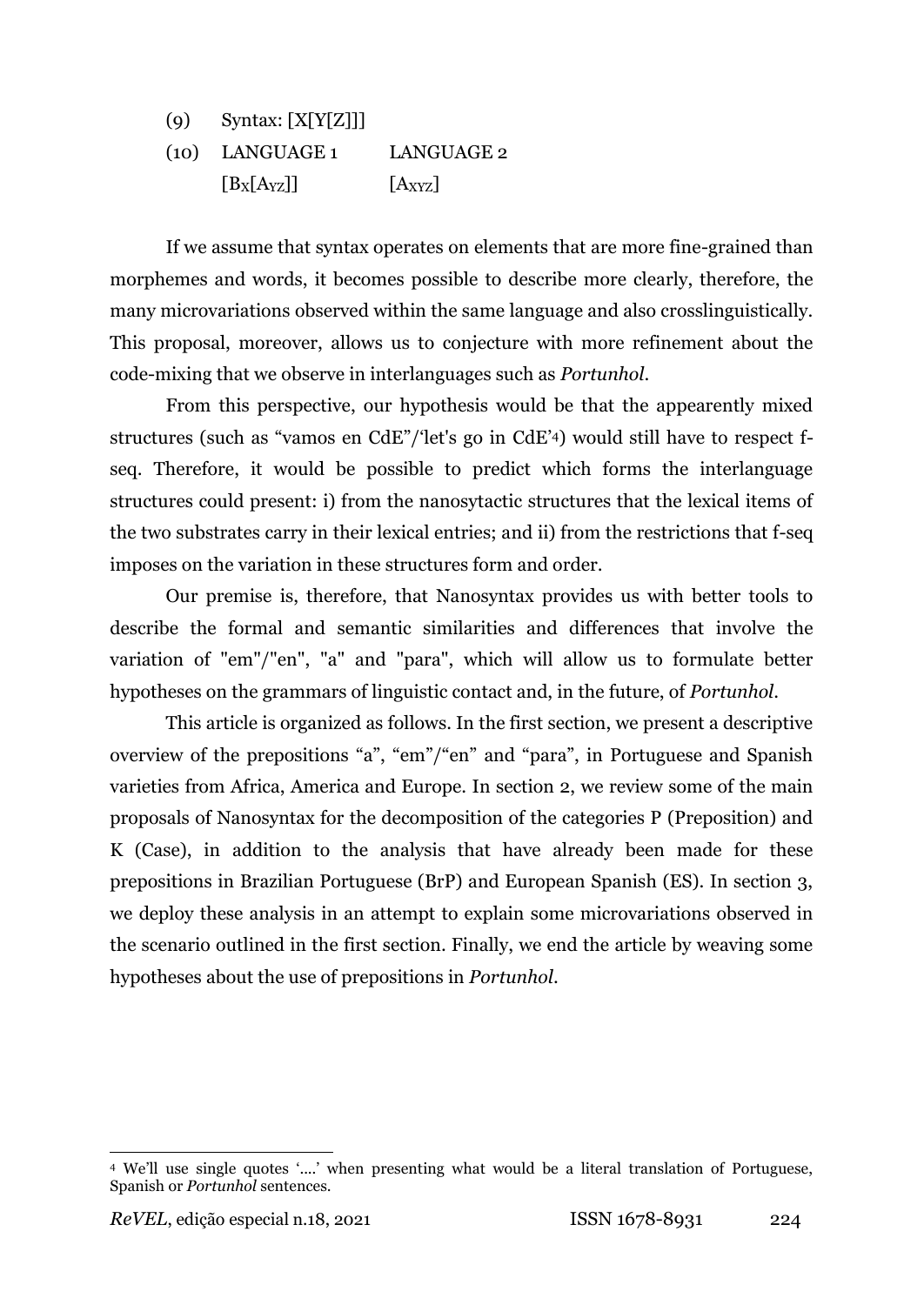#### **1 THE PREPOSITIONS SPECTACLE ON THE PORTUGUESE AND SPANISH LANDSCAPE**

Before entering the anarchic field of Portuguese and Spanish prepositions, we will briefly justify the choice of this category and these items for investigating language contact. When we look at language contact literature, we see two broad lines of inquiry; on the one hand, a great deal of research is dedicated to understanding the confluences and blends that occur in the lexical scope, and on the other, there is a series of studies that focus on the possible changes that contact causes in grammars of the languages involved.

As already mentioned, we are interested in observing the microvariations and microchanges that linguistic contact causes in grammars. For this reason, we advocated above that Nanosyntax is the best analysis tool. Given that in Nanosyntax the elements on which syntax operates are conceptual primitive features, it is important to remember that, according to the theory of Conceptual Semantics (Jackendoff, 1983, 1990, 1997, and later work), our Conceptual Structure is built on cognitive principles encoding spatial notions in language. Consequently, for this theory, the decomposition of lexical items conceptual features that encode spatial notions is central.

Furthermore, it seems interesting to observe the variation between "a", "em"/"en" and "para", considering that, depending on the variety of Portuguese or Spanish observed, they present interesting syncretism that is sometimes difficult to explain with tools from other theories. Therefore, in the remainder of this section, we will review some of the major work recently published on variation between the prepositions above in Portuguese and Spanish.

#### **1.1 FROM THE BORDER TO THE WORLD**

The first variety of Spanish that we are interested in observing is the one spoken in Paraguay (PrS). Although describing this language in detail is beyond the scope of this article, we believe that this work will eventually allow us to better understand the Portuguese spoken on Brazil-Paraguay border. Many papers have already been dedicated to the description of the PrS, considering its intense contact with Guarani and possible influences of its grammar. Few, however, describe the prepositions in PrS. Special attention should be given to a recent article by Azucena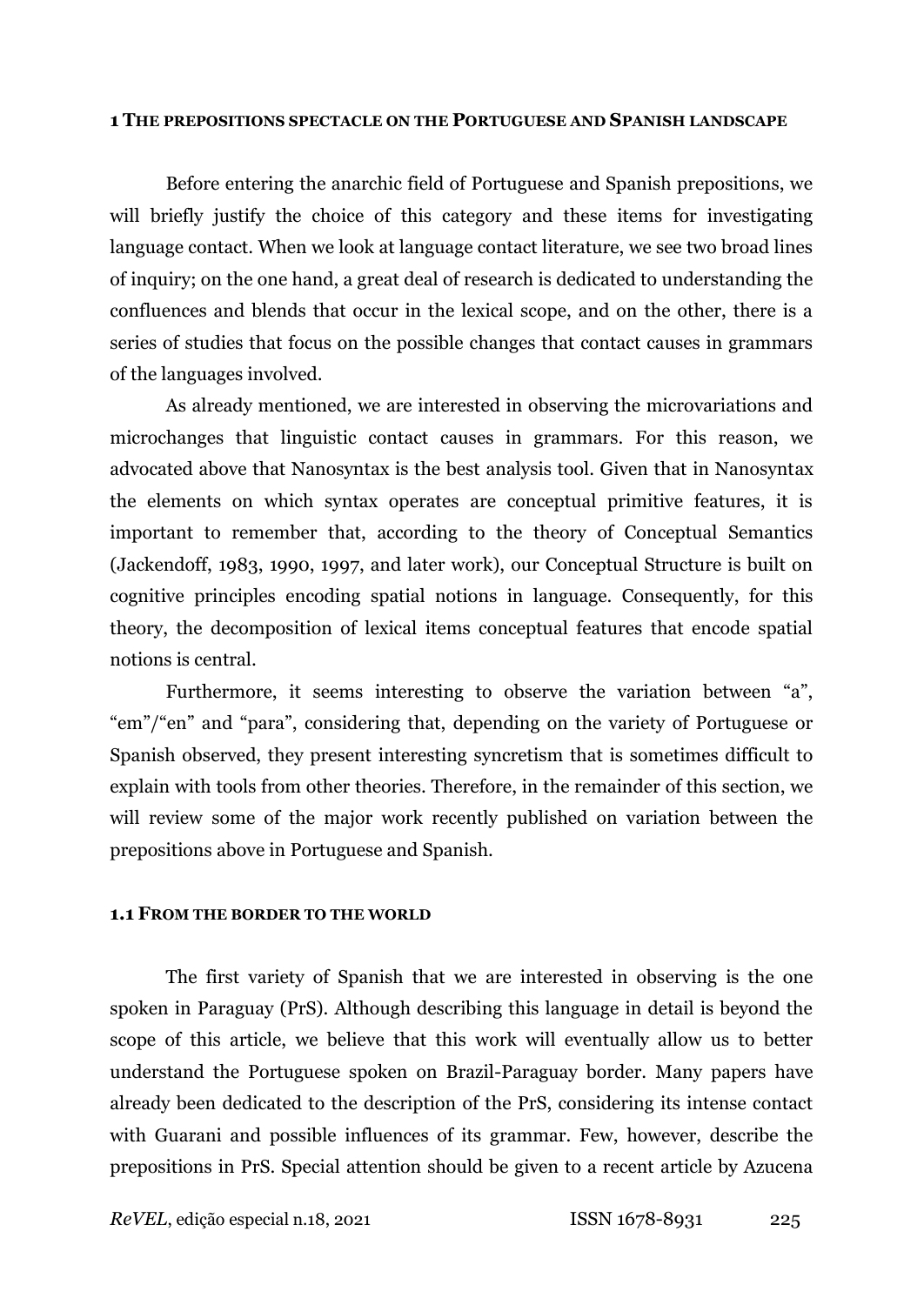Palacios (2019), which describes the innovative use of the prepositions "en" (and "por") with motion verbs (the following data are from Palacios (2019: 240) ):

(11) a. "Que dicen **me voy en** Caacupe" ...me.1SG.ACC go. 1SG.PRES in.PREP Caacupe. "...I go to Caacupe" b. "...y entonces tuvieron que **venir** también **acá en** Asunción." ...come.INF too here in.PREP Asunción. "...come to Asunción"

According to Palacios, the innovative use of "en" tends to be explained in the literature as a "semantic copy" of the locative particles "-pe/-me" from Guarani into the preposition "en":

- (12) Oho Asunción-**pe** ("va a Asunción"/"go to Asunción")
- (13) Omba'apó Asunción-**pe** ("trabaja en Asunción"/"work in Asunción")

However, in the first place, Palacios argues that "a quick look at the history of Spanish shows that "a" and "en" were in variation since ancient times" with motion verbs: "Dize la historia que cuando Palomades fue en la ciudad de Cornualla … (Anónimo (1501))" (data from Palacios, 2019: 241)

According to the author, this variation continues to be attested in contemporary Spanish, especially when comparing European and American varieties. Heredia (2012), for example, compares "entrar en" ('enter in') and "entrar a" ('enter to/at') in three American Spanish varieties (from Argentina, Venezuela and Mexico) against their uses in the European grammar. The result complements Palacios' observations, that is, in the European variety, there is an absolute preference for the use of "entrar en" (94% of occurrences), while in America this trend has decreased to an equitable distribution (Argentina: "en" 82%; Venezuela: "en" 63%; and Mexico: "en" 56%).

In any case, Palacios emphasizes that, although cases of variation between prepositions "a" and "en" are attested even in the peninsular variety, "this alternation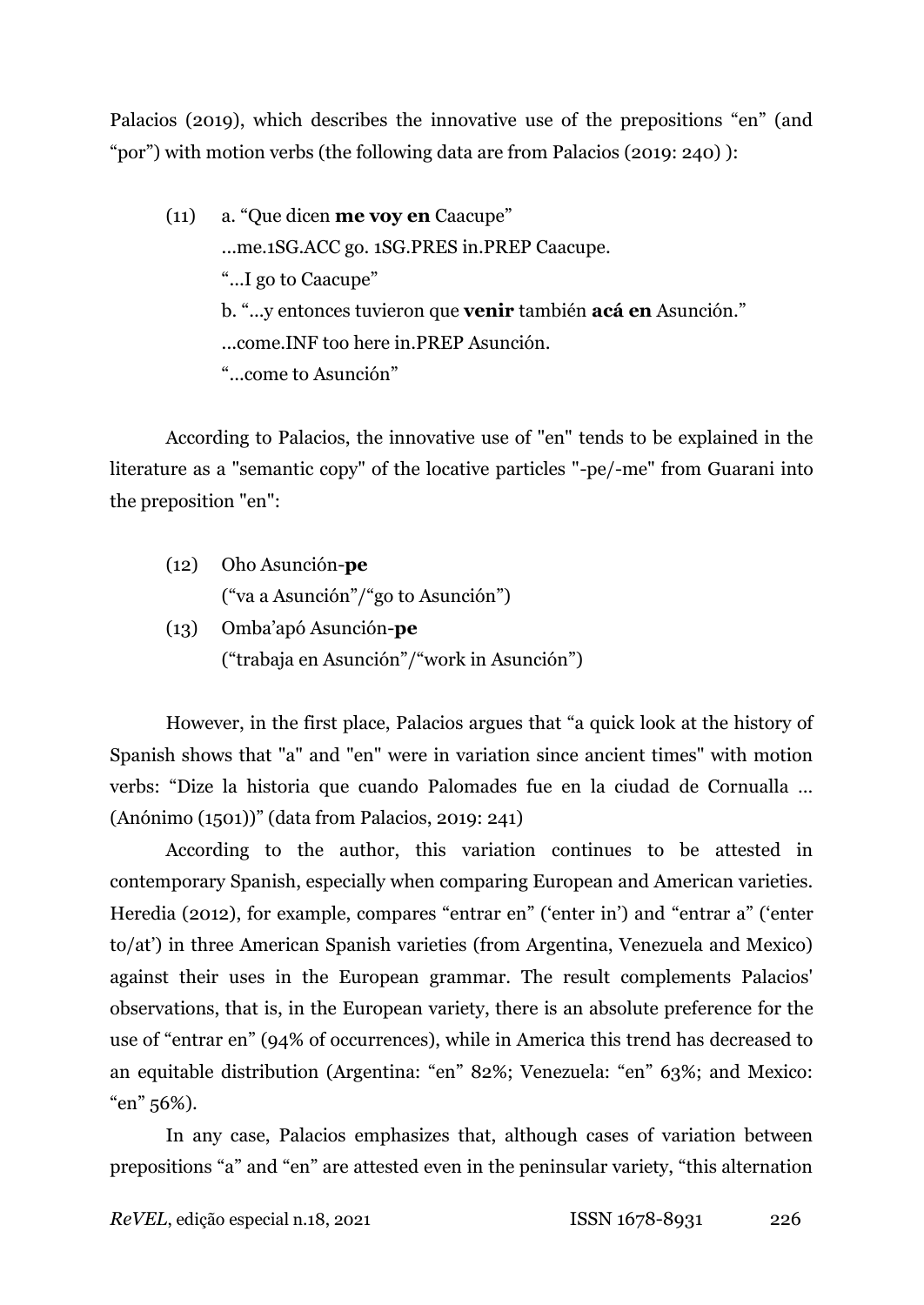situation becomes especially sensitive in contexts of intense historical bilingualism (...)". That is, although the contact itself is not the only one responsible for creating the innovative uses in variation, the grammar of the contact language can influence lexical item choices available in one direction or the other.

One of the problems observed in the analysis by Palacios (2019), however, is related to the classification of "a" as a directional/path preposition. We explain why this classification is problematic in section 3, when we explore proposals in Nanosyntax for decomposing these items. However, it is necessary to mention, at this point, that the possibility of using the preposition "en" as the complement of a directional verb ("me voy en Caacupe") has much more to do with its locative property and the compositional interpretation of the sentence meaning than with the features of Guarani particles. In our analysis, we will discuss this false syncretism.

## **1.2 AFRO-VARIETIES OF SPANISH AND PORTUGUESE**

Avelar (2017: 17) presents an extensive "descriptive overview of directional complementation strategies in some Afro-varieties of Portuguese and Spanish in Africa and Latin America". According to the author, the analyzed varieties realize the directional complement of a movement verb in five ways:

> (i) directional complements introduced by *a* (...); (ii) directional complements introduced by *para* (and its variants *pra* and *pa*) (...); (iii) directional complements introduced by *em/en* (...); (iv) directional complements introduced by *para* and *em* (...), previously presented in Gonçalves (2010); and (v) directional complements without preposition  $(...)$ <sup>5</sup> (Avelar, 2017: 20)

The following examples are reproduced from Avelar (2017: 20-21):

(14) a. "já fui a Ponta Negra" (Cabinda, C318) 'I already went at Ponta Negra'<sup>6</sup> b."me llevaron a casa de una curandera" (Cuba, López 1998:193) 'they took me at house of a healer woman'

 $^5$  All quotes were translated from Portuguese by the author.

<sup>&</sup>lt;sup>6</sup> Remind that we use single quotes '....' when presenting what would be a literal translation of Portuguese, Spanish or *Portunhol*.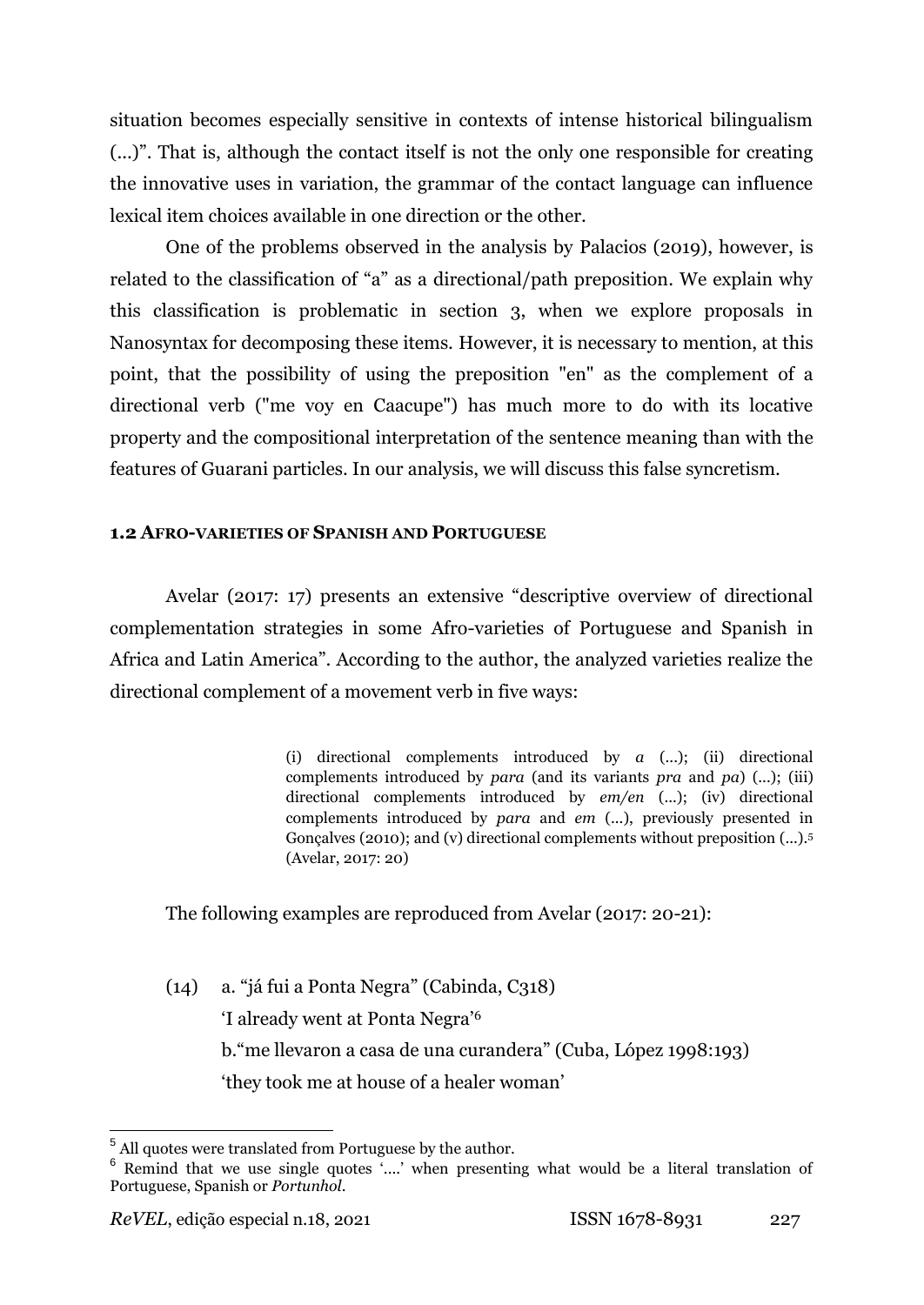- (15) a. "já fui pra Luanda" (Cabinda, C201) 'I already went to Luanda' b. "nojotro ibamo pa Arapata" (Bolívia, Lipski 2005: 206) 'we went to Arapata'
- (16) a. "eu fui no dotô" (Moquém, F4) 'I went in the doctor' b. "fui en el ayuntamiento" (Guiné Equatorial, Q&CF 1995:492) 'I went in the city'
- (17) a. "eu vou para no rio pescar" (Maputo, Gonçalves 2010:158) 'I'm going to in the river to fish'
- (18) a. "a primeira vez que fui o médico" (Helvécia, Informante 04) 'the first time I went the doctor' b. "hai que í la cementerio recogé huesito" (Bolívia, Lipski 2005:204) 'have to go the cemetery recognize little bone'

Although Avelar's (2017) work does not intend to explain this variation, she shares some considerations about the possible reasons for the existence of structures as innovative as the sentences without preposition, found in Maputo Portuguese and Afro-Bolivian Spanish, or for the extensive use of the preposition "em"/"en" in directional complements in BrP, Angolan Portuguese (AnP) and Spanish spoken in Equatorial Guinea.

Gonçalves (2010) suggests that the innovative uses of the preposition "em", both as a complement of directional verbs, and as a locative morpheme within noun phrases are a consequence of the reanalysis of "em" as a locative index, resulting from the transfer of grammatical properties of the suffix "-eni" present in Bantu languages. Thus, for both authors, as the directional sense would already be encoded within the Bantu family motion verbs, sentences with such verbs could present either a nominal complement (NP) headed by the locative marker "em", or completely eliminate the need for the complement N to be marked by "em".

For Avelar and Galves (2014) and Avelar (2017: 35), however,

to explain the changes triggered by contact between the directional complements[,] one cannot rule out the possibility that such changes are the result not of the transference of Bantu languages properties, but of the difficulty, on the part of Portuguese as L2 learners, to assimilate properties related to directional complementation, especially with regard to the choice of the preposition introducing the complements.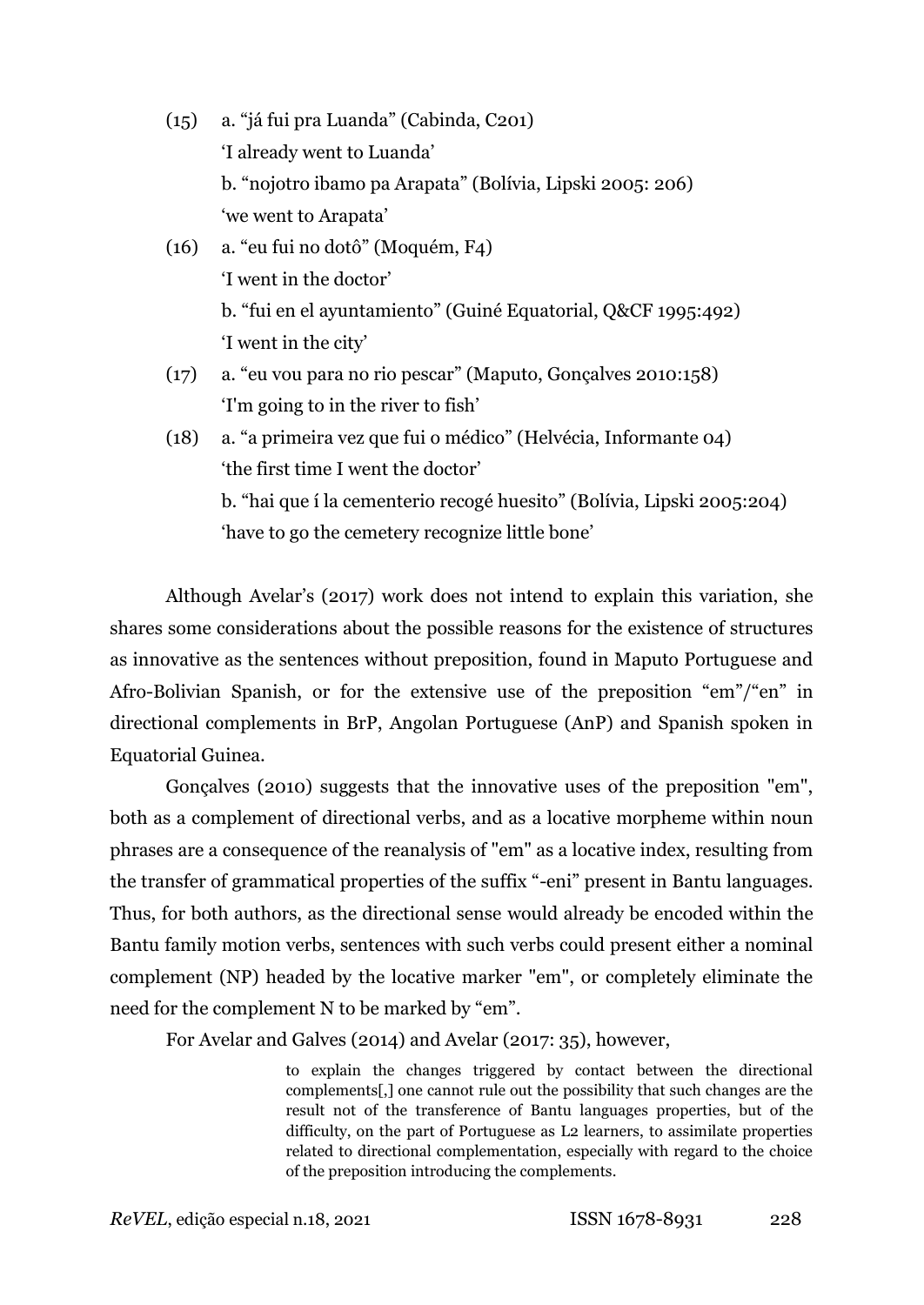Oliveira (2005), similarly, suggests that in Mozambican Portuguese spoken as L2, the preposition "em" is a "locative case marker", that is, a nominal category, and not a head of PP. Therefore, it can disappear completely in contexts with motion verbs or appear inside other PPs (the data below is from Oliveira (2005: 07):

- (19) **Na minha mãe** era fértil. 'In the my mother was fertile'
- (20) Levaram lá a igreja. 'They took there the church'
- (21) Voltou **para em** casa. 'She came back to in home.'
- (22) Está a sair **de no** estúdio. 'Is leaving from in the studio'

Rita Gonçalves (2012), who investigates the Portuguese variety spoken as first and second language in São Tomé e Príncipe, also presents speech data with preposition deletion. Although the author observes that this deletion is more frequent among younger speakers (18-34 years old) who, for the most part, already speak Portuguese as their first language, the *Forro*, a Portuguese-based creole language, is still the main language spoken in the Island.

It is possible to see, therefore, that both the transference and reanalysis hypothesis and the imperfect acquisition hypothesis may be related to the observed variation. We will try to argue, in this article, that, regardless of the reason behind all these changes, variation is still subordinated to a universal hierarchy of semanticfunctional features and to the principles of Nanosyntax. From this perspective, therefore, it would be possible not only to explain such data, but also to make more accurate predictions about the possible and impossible paths that change and variation can take in linguistic contact.

## **1.3 BETWEEN AMERICA AND THE OLD CONTINENT**

Back in Brazil, we find an extensive range of research dedicated to the apparent free variation between the prepositions "para", "em" and "a" in BrP, both in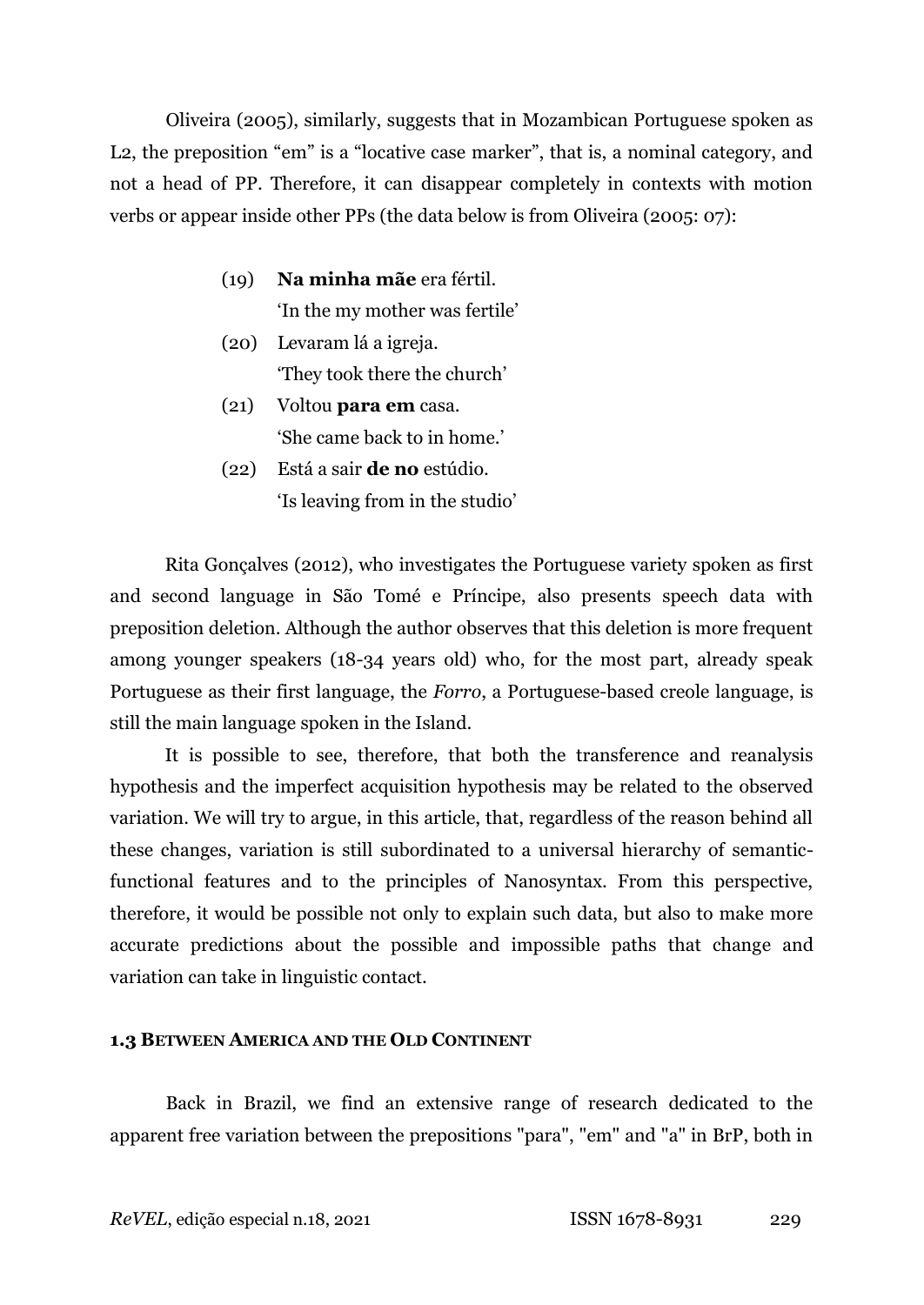the complementation of motion verbs, as well as in their locative and stative uses (Rammé, 2017a; Ferreira, 2020; Ferreira e Basso, 2019, 2020, among many others).

In general, the research on the meanings of these items suggests that while the preposition "a" is disappearing or specializing in +functional contexts, the preposition "em" is taking its place both in the expression of location and in the directional sense, a context in which it competes with the preposition "para" for the complementation of motion verbs.

When comparing BrP with European Portuguese (EP), Farias (2006: 213-214) proposes that these three items would have the functions that can be summarized in the following table:

| Preposition | EP                                                                                        | BrP                                                                                                                                                                                                     |
|-------------|-------------------------------------------------------------------------------------------|---------------------------------------------------------------------------------------------------------------------------------------------------------------------------------------------------------|
| a           | Locative, directional, temporal,<br>beneficial, dative, prepositioned<br>accusative, etc. | It tends to be replaced by<br>"em"/"para" in locative and<br>directional contexts; its use in<br>prepositioned accusative contexts<br>is rare; in dative contexts it tends<br>to be replaced by "para". |
| para        | It governs goal DPs of motion<br>verbs                                                    | It governs complement DPs of<br>motion verbs and benefactive<br>complements                                                                                                                             |
| em          | It is categorically used for the<br>marking location in space.                            | It marks location in space and<br>appears as motion verb<br>complements                                                                                                                                 |

**Table 1:** Meanings of "em", "a" and "para" in BrP and EP according to Farias (2006)

Farias then discusses whether these prepositions should be categorized as + or -lexical, as this feature would differentiate functional prepositions from predicative ones. This distinction is important for the author because functional prepositions would be dummy markers, which would only perform the Case assigned by the verb, not changing the thematic role of DP. Lexical prepositions, on the other hand, would be those that "they alone are responsible for assigning the Case and the θ-Marking to the DP complement of P" (Farias, 2006: 216).

However, considering the sometimes functional and sometimes lexical behavior of "a", "em" and "para", Farias suggests that "there is a gradation regarding the preposition category  $+$  or  $-$ lexical feature  $(...)$ , the more dependent on the verb, the more functional the preposition is". Therefore, there would be a category of "half way" prepositions: "those that attribute Case to their complement DP and that, along

*ReVEL*, edição especial n.18, 2021 ISSN 1678-8931 230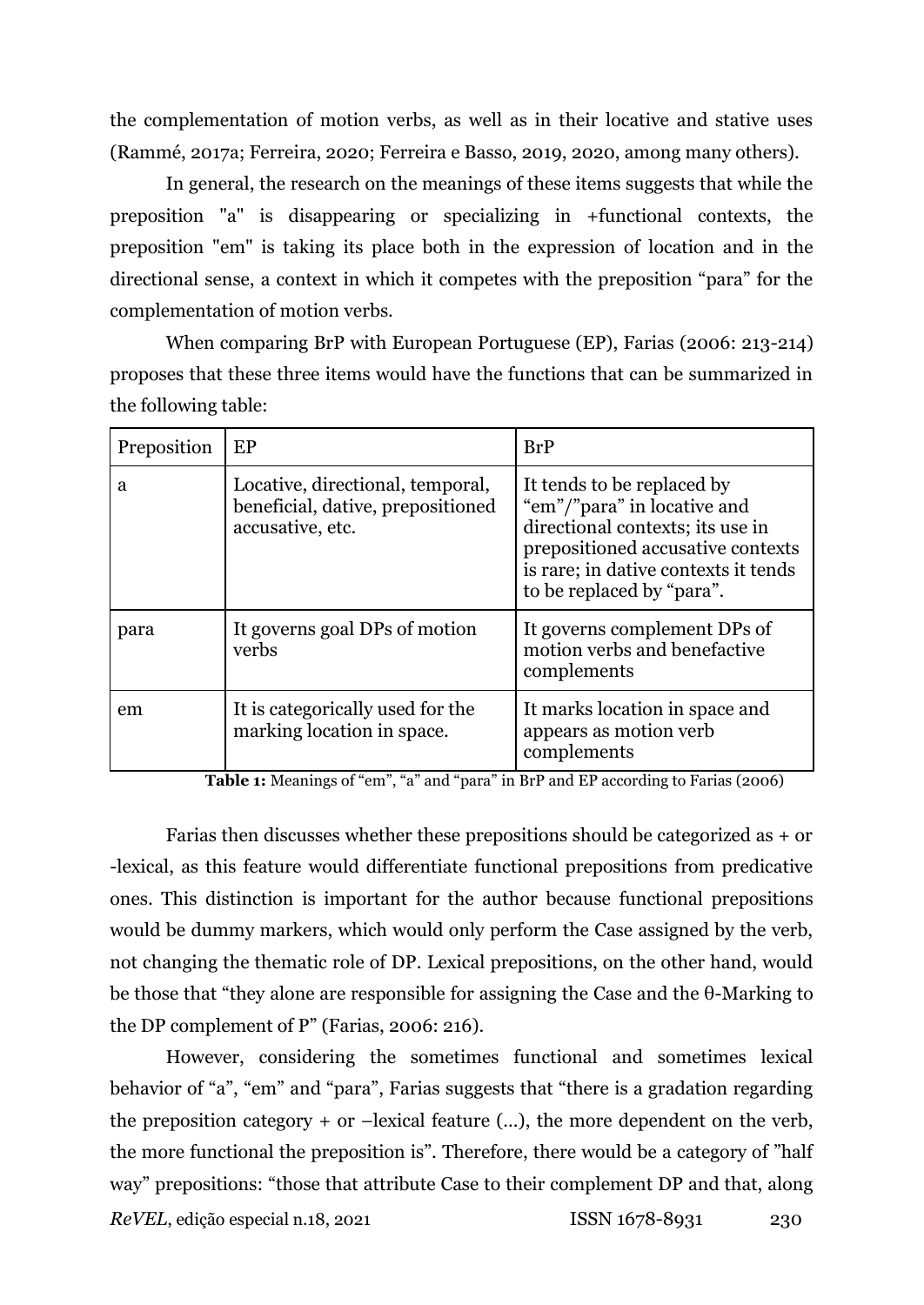with the verb, are auxiliary predicators in the attribution of the thematic role to the DP" (Farias, 2006: 216), as is the case of prepositions that introduce the complement of motion verbs.

Farias (2006) needs to make use of the notion of a "half-way" preposition because the theory for his analysis does not take into account that both categories V and P can be decomposed into finer grained elements, which would allow us to see more clearly this division of labor between V and P. Rammé (2017b), for example, discusses how Nanosyntax allows us to understand the complex distinction between complements and adjuncts of motion verbs without the need for an intermediate category of prepositions.

Furthermore, Rammé (2017a) suggests that "a" and "para" encode features from both case hierarchy (Caha, 2009) and Path hierarchy (Pantcheva, 2011). Finally, in opposition to the widely spread image that the preposition "em" would carry features/meanings of a path preposition, Rammé (2017a) suggests that "em" is a purely locative preposition. The Goal or directionality reading commonly associated with it would in fact be provided by the conceptual-functional structure carried by the motion verbs with which "em" is combined.

Likewise, contrary to the proposal that the preposition "a" in Spanish is a path preposition, Fábregas (2007) and Romeu (2014) argue that the preposition "a" is a purely locative item and that the meaning of directionality is also provided by some feature carried by the verb. As these works fit into the theoretical framework of Nanosyntax, we will summarize their argumentation in the next section.

To conclude this section, we reproduce below the *continuum* proposed by Avelar (2017: 31) for Portuguese varying grammars. We consider that this *continuum* can be seen as strong evidence for the defense that a conceptual-functional hierarchy is restricting the observed variation, given that no Portuguese variety uses completely unpredictable strategies for encoding the meanings/functions associated with items "a", " para" and "em":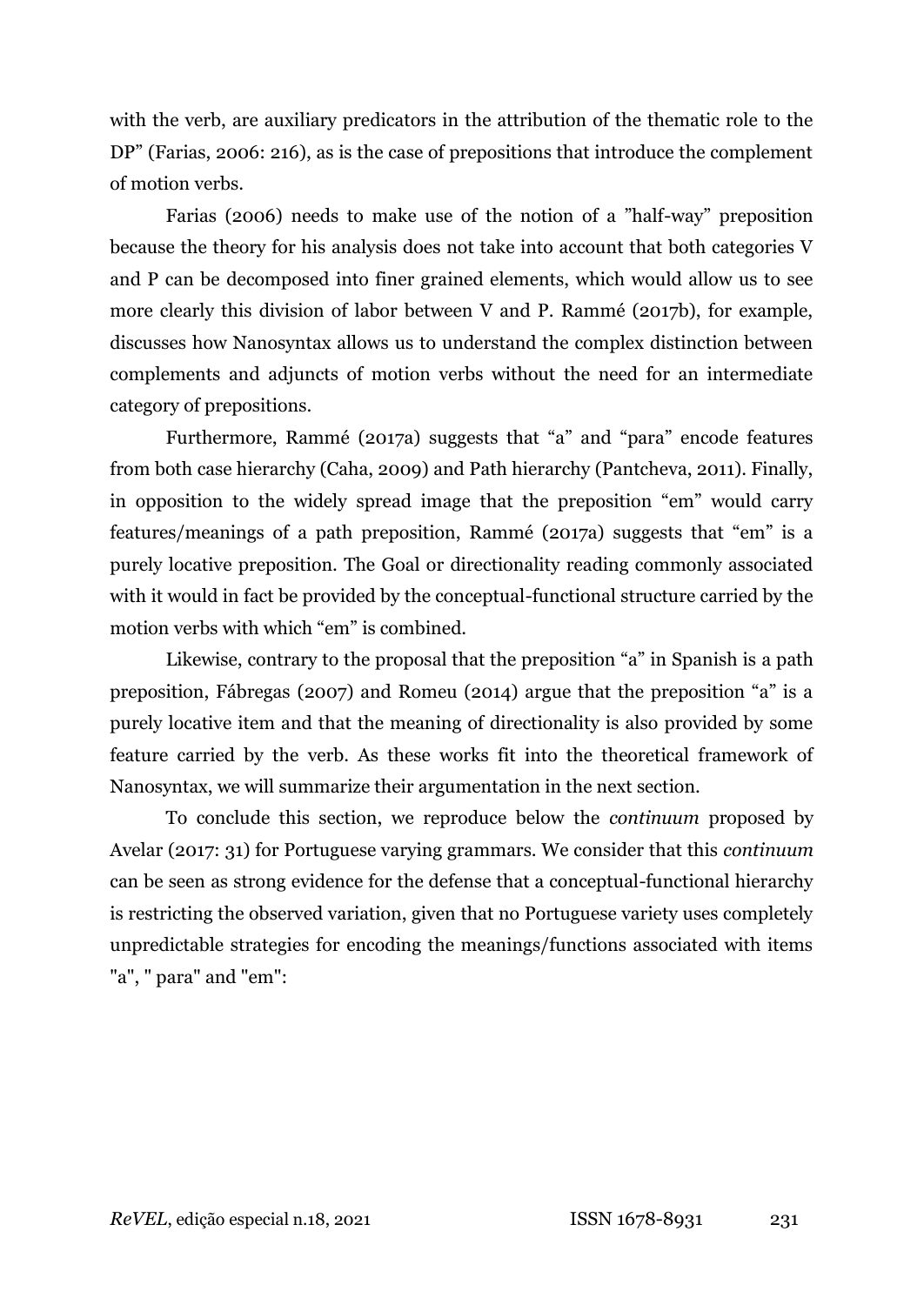| Prepositions in the complement position of directional motion verbs: |                                                               |                                                    |                                                                    |  |  |  |  |
|----------------------------------------------------------------------|---------------------------------------------------------------|----------------------------------------------------|--------------------------------------------------------------------|--|--|--|--|
| <b>EUROPEAN</b><br><b>PORTUGUESE</b>                                 | <b>BRAZILIAN</b><br><b>PORTUGUESE</b>                         | AFRO-BRAZILIAN<br><b>PORTUGUESE</b>                | <b>HELVÉCIA AFRO-</b><br><b>BRAZILIAN</b><br><b>PORTUGUESE</b>     |  |  |  |  |
| $V_{DIR}$ a NP<br>V <sub>DIR</sub> para NP                           | $V_{DIR}$ a NP<br>V <sub>DIR</sub> para NP<br>$V_{DIR}$ em NP | V <sub>DIR</sub> para NP<br>V <sub>DIR</sub> em NP | V <sub>DIR</sub> para NP<br>V <sub>DIR</sub> em NP<br>$V_{DIR} NP$ |  |  |  |  |

**Table 2:** *Continuum* of Portuguese varieties according to Avelar (2017)

As we can see, at one end of the *continuum*, the EP variety has two items of the P category that share meanings compatible with directional contexts. At the other extreme, we have other P items that seem to share such meanings, one of which is also locative, and even a context in which such items seem to share features with a V or N category. To understand this complex scenario, we will review the work of Pantcheva (2009, 2010, 2011), Svenonius (2006a, 2010) and Caha (2009, 2010), concluding with the proposals by Fábregas (2007) for European Spanish and Rammé (2017a), Ferreira (2020), Basso and Ferreira (2019) and Ferreira and Basso (2020) for BrP.

## **2 NANOSYNTAX OF P**

As mentioned before, the strongest premise of Nanosyntax is the postulation of a universal hierarchy (f-seq) that organizes semantic-functional primitive concepts and restricts the order in which these concepts are lexicalized/encoded into lexical items (Starke, 2010), based on a few widely accepted principles in the literature. Languages thus vary insofar as different parts of this hierarchy are associated with different lexical items.

In the spatial domain, different authors have already proposed different f-seq for the P and K domains, associated with the P category (Svenonius, 2006a; Caha, 2009; Pantcheva, 2011; Romeu, 2014; Basso and Ferreira, 2019). Most studies assume Jackendoff's (1983, 1990) proposal that the lexical items that encode spatial meanings could be decomposed into a hierarchy of features such as Via (Route), Path and Place. The hierarchy for the organization of these concepts is based on the observation that cognitively more complex concepts, such as Paths, are built on/from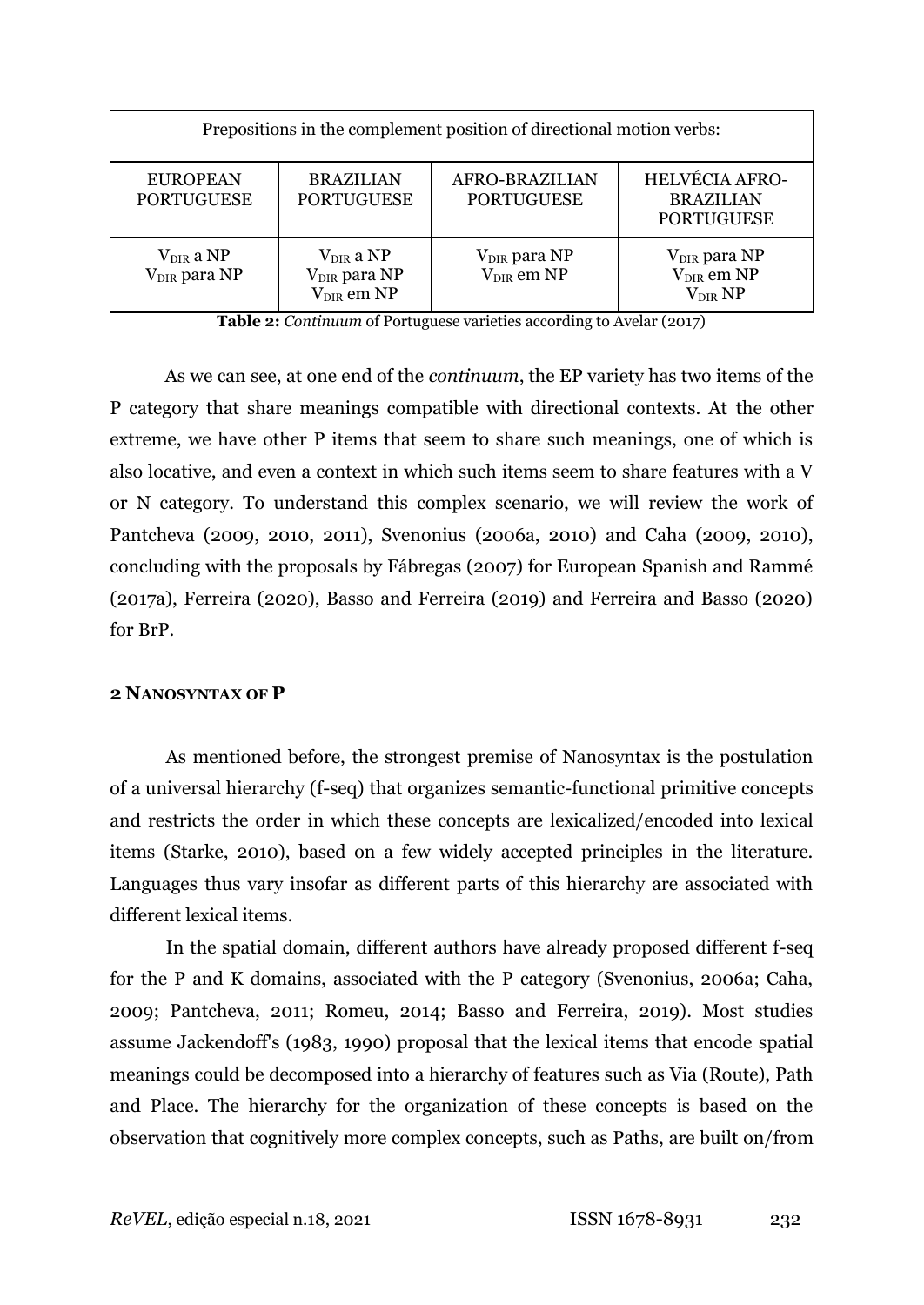simpler concepts, such as Location. The Location/Place feature would thus be at the bottom of a spatial hierarchy.

Before discussing the different hierarchies proposed within Nanosyntax for category P, however, it is important to register a central methodological observation. Nanosyntax stands as a cartographic theory and, therefore, is guided by crosslinguistic description. The principle that drives any nanosyntactic thesis is, therefore, the requirement that the proposal be strongly based on the observation of empirical data, considering, at the same time, the need to justify both morphosyntactically and semantically every new feature/head proposed.

## **2.1 DECOMPOSITION OF P IN NANOSYNTAX**

The first hierarchy proposed for category P appears in Svenonius (2006). For the author, the extended projections of P could include the features Path, Loc (decomposed into Place and AxPart) and K. According to Rammé (2018), in BrP, an item such as "debaixo de" would carry this entire structure:

(23) Joana saiu/entrou **debaixo da mesa**. Path(de)>Place(de)>AxPart(baixo)>K(de)>DP(the table) ...Joana leave.3SG.PRET/enter.3SG.PRET from under the table "Joana came out from/entered under the table"

Pantcheva (2009, 2010, 2011), in turn, proposes that the concept of Path be decomposed into the features Route, Source, Goal and Place. Both proposals by Pantcheva (2011) and Svenonius (2006a) present empirical evidence of languages that have specialized morphemes in some of the features/concepts above. Pantcheva (2011) explores how the semantic value of each feature would be compositionally constructed from its relationship with the lowest feature. Thus, the Goal projection would carry a sense of transition, from one region to another, based on the concept of Place. The Source feature, in turn, would contribute to the inversion of Goal semantics. Route, finally, would have a bitransitional meaning, compositionally constructed from the meanings of lower features.

Therefore, these proposals are not only semantically motivated, but are also built from the observation of a wide range of languages that have specialized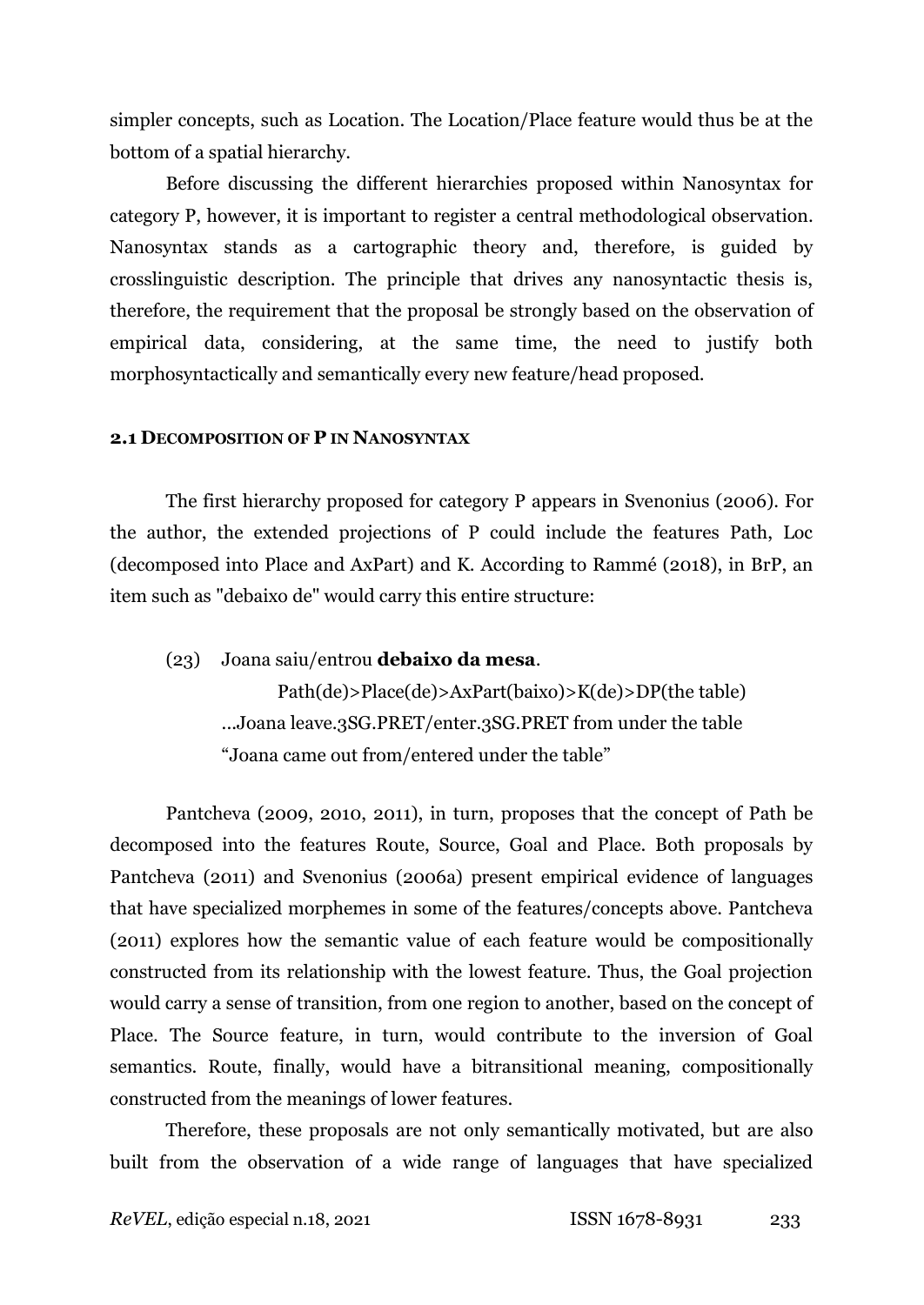morphemes in each of the features proposed. This means that there are languages in which the morphemes associated with a higher feature, such as Goal, encompass the lowest feature/morpheme, Place. In the example below, reproduced from Pantcheva (2009: 06), we can observe how the Goal (-l-le) and Source (-l-t) morphemes, in Estonian7, are compositionally built on the Place morpheme (-l Place ):

- (24) jala-l foot-on 'on the foot'
- $(25)$  jala-l-le foot-on-to 'onto the foot'
- $(26)$  jala-l-t foot-on-from 'off the foot'

Pantcheva then concludes that "directional expressions are built on top of locative expressions by adding to the locative structure the directional head Path" (Pantcheva, 2010: 6-7). Besides, Pantcheva also observes that languages vary insofar as the same morpheme encodes or not more than one feature of the Path>Place hierarchy. This f-seq, moreover, allows us to predict which types of syncretism would not be possible, like, for example, a language in which the same morpheme A encodes Place and Source, but has a distinct morpheme B to encode Goal, an intermediate feature. In the syncretism patterns presented by Pantcheva (2009: 13), which range from the most crosslinguistically frequent to the least frequent, we observe that, in fact, \*ABA morphemes are not attested.

To end this section, we will discuss Caha's (2009, 2010) proposals for a Case system hierarchy that can be combined with spatial hierarchy. We consider this proposal especially interesting, considering that, as observed in the data from different varieties of Portuguese and Spanish, the prepositions "a", "para" and "em"/"en" tend to be associated not only with meanings/functions of the spatial domain, but also the K domain. A central problem, as observed in Farias (2006), is to understand how, in some contexts, a preposition can assign Case, while in other contexts it is assigning a Locative or Goal thematic role to the NP complements of motion verbs.

 $<sup>7</sup>$  Data from Viitso (1998) according to Pantcheva.</sup>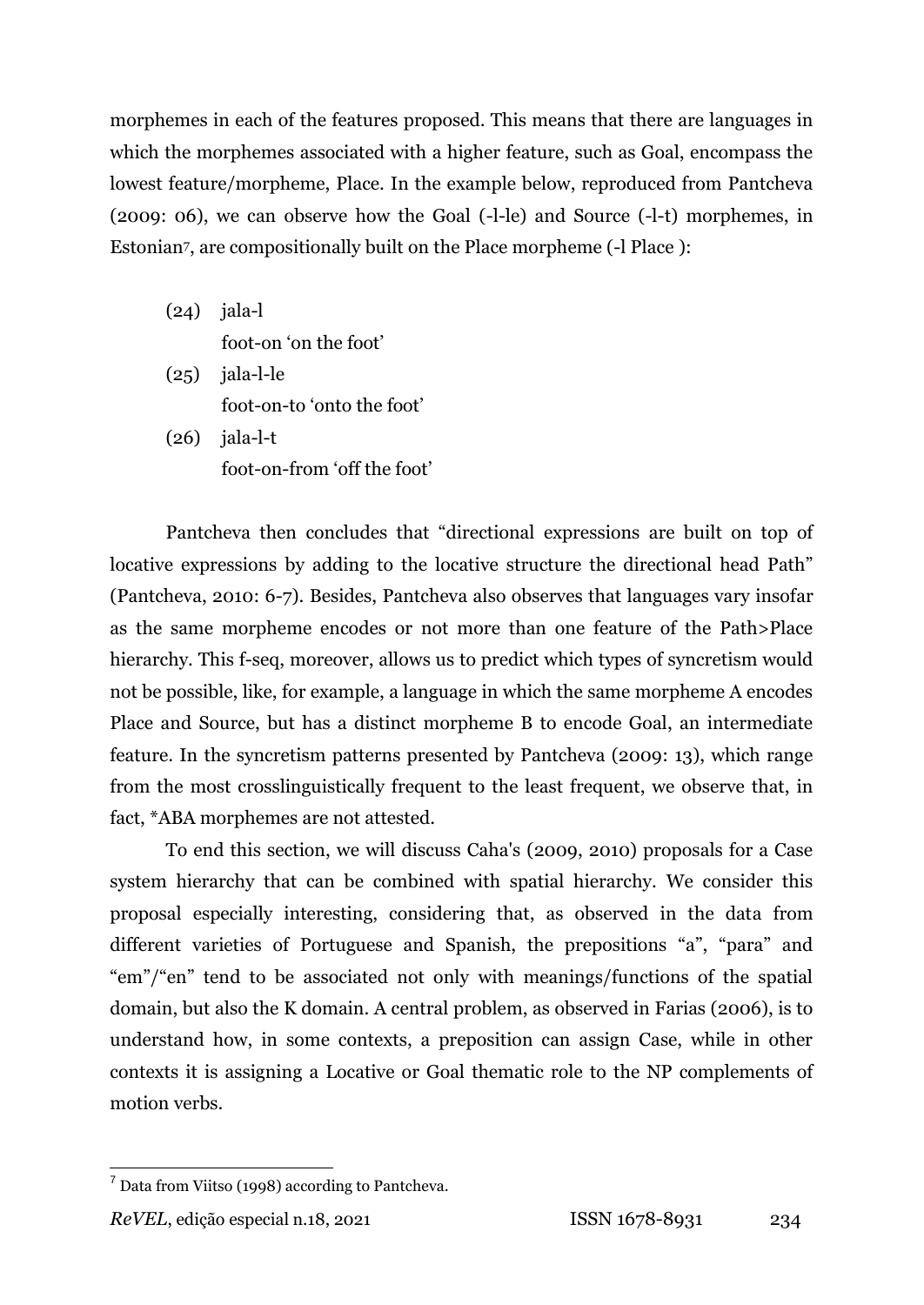Caha (2009, 2010) also analyzes an extensive number of languages to arrive at the proposal of a hierarchy of cases that we reproduce below. According to the author, while some languages express the concepts of Case system through a set of morphemes, others encode the same concepts in prepositions or postpositions. Thus, Caha (2009) proposes the following Case Sequence:  $NOM - ACC - GEN - DAT INS - COM<sup>8</sup>$ .

As it was possible to see in the proposals of Pantcheva and Svenonius, both consider the existence of a projection/feature K at the bottom of the spatial hierarchy. This feature is usually placed there because of its strong relationship with the nominal category N. However, a simple K feature does not seem to account for the diversity of meanings/functions that Case morphemes carry. There are, in fact, Cases that are closer to N, such as Accusative and Nominative, and can thus be considered as features of the extended projection of a DP or NP. Other Cases, however, such as Dative, Locative, Ablative, etc., seem to be closer to the category P and, therefore, could be considered extended projections of P rather than N.

The decomposition of K is therefore important for us to understand how each of these meanings relates to different categories and to each other. Caha thus discusses how the Case hierarchy would be related to the spatial hierarchy in languages such as Dutch and German, in which the work of marking locative and directional meanings is divided into morphological cases. In such languages, these meanings manifest themselves in the determinants and spatial prepositions/pospositions, which encode senses of direction and location. His proposal can be seen below (Caha, 2010: 182):

(27) [C-dir [Deix-dir [Asp-dir [P-dir [C-loc [Deix-loc [Asp-loc [P-loc [DP...

This hierarchy suggests that in the extended projection of a locative (P-loc or Place) or directional (P-dir or Path) preposition we will have three features: an aspect feature associated with case hierarchy (Dat for Asp-loc and Acc for Asp-dir), a deictic feature (Deix) above it and a maximum complementing feature (C). Caha proposes that the feature K be differentiated from the structural cases (Acc and Nom) that would be found in the extended DP projection. Thus, based on the hierarchy of Bayer et al. (2001), Caha (2010: 205) proposes the following decomposition:

 8 Case Sequence: Nominative - Accusative - Genitive - Dative - Instrumental - Comitative.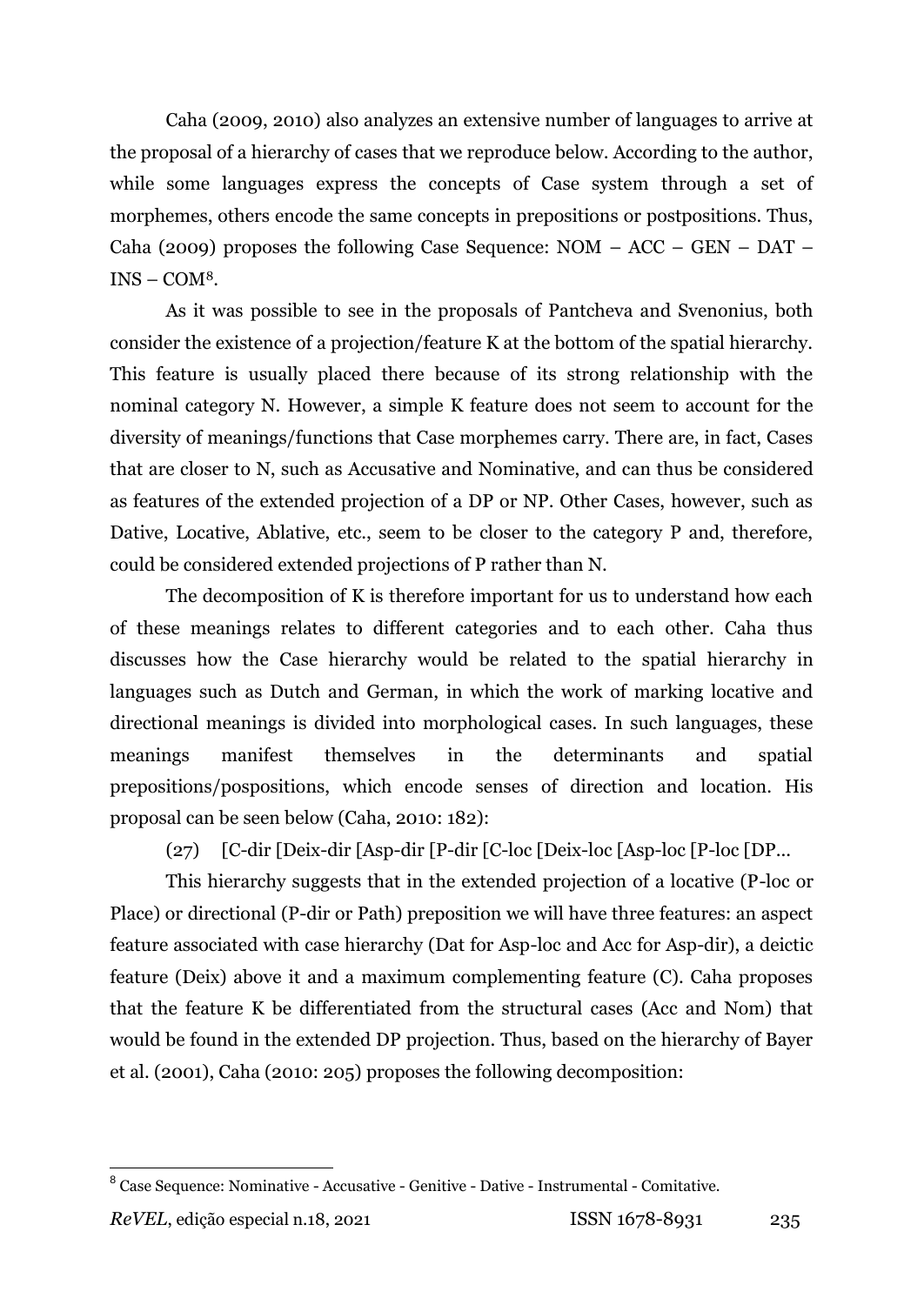(28) a. Accusative:  $[F[DP]]$ <sup>9</sup> b. Dative:  $[K F [ DP ]]$ 

Note that, in this representation, Caha assumes that the Accusative (F) is what is traditionally called a structural case, that is, a feature found in the extended projection of the DP. At the same time, Dative would be an oblique case and would be "built on top of the accusative by the addition of a feature  $(K)$ ". Thus, we can predict how the division of labor between Case prepositions and suffixes would occur in languages such as Bulgarian (which only has the Accusative morpheme, Dative being encoded in the preposition) and German (which also has a specialized Dative morpheme K). The difference between the two languages would then be in the maximal position to which the noun can move in the hierarchy (reproduced from Caha, 2010: 207):

(29) The division of labor between prepositions and case suffixes a. B: [K=na [DP=profesor- [F=a t-DP]]] b. G: [DP=Brüder- [K=-n [F=Ø t-DP]]]

Before moving on to the analysis of the Spanish and Portuguese data, it is important to review what work on Nanosyntax has already been proposed for these languages specifically. We'll do that in the next subsection.

## **2.2 NANOSYNTAX OF P IN SPANISH**

Fábregas (2007) proposes that the prepositions "en" and "a" are exclusively locative, that is, they would only encode the feature Place. For the author, the Path meaning commonly associated with these prepositions would be a case of False Syncretism (Pantcheva, 2011). In other words, the Path feature associated with "a" would not be encoded by the preposition, but in the verbs with which the preposition in general cooccurs. To support his thesis, Fábregas adopts Ramchand's (2008) proposal that the category V can be decomposed into finer lines, namely, Initiator (Init), Process (Proc), Path (Path) and Result (Res).

<sup>9</sup> F represents the structural Cases and K the oblique ones.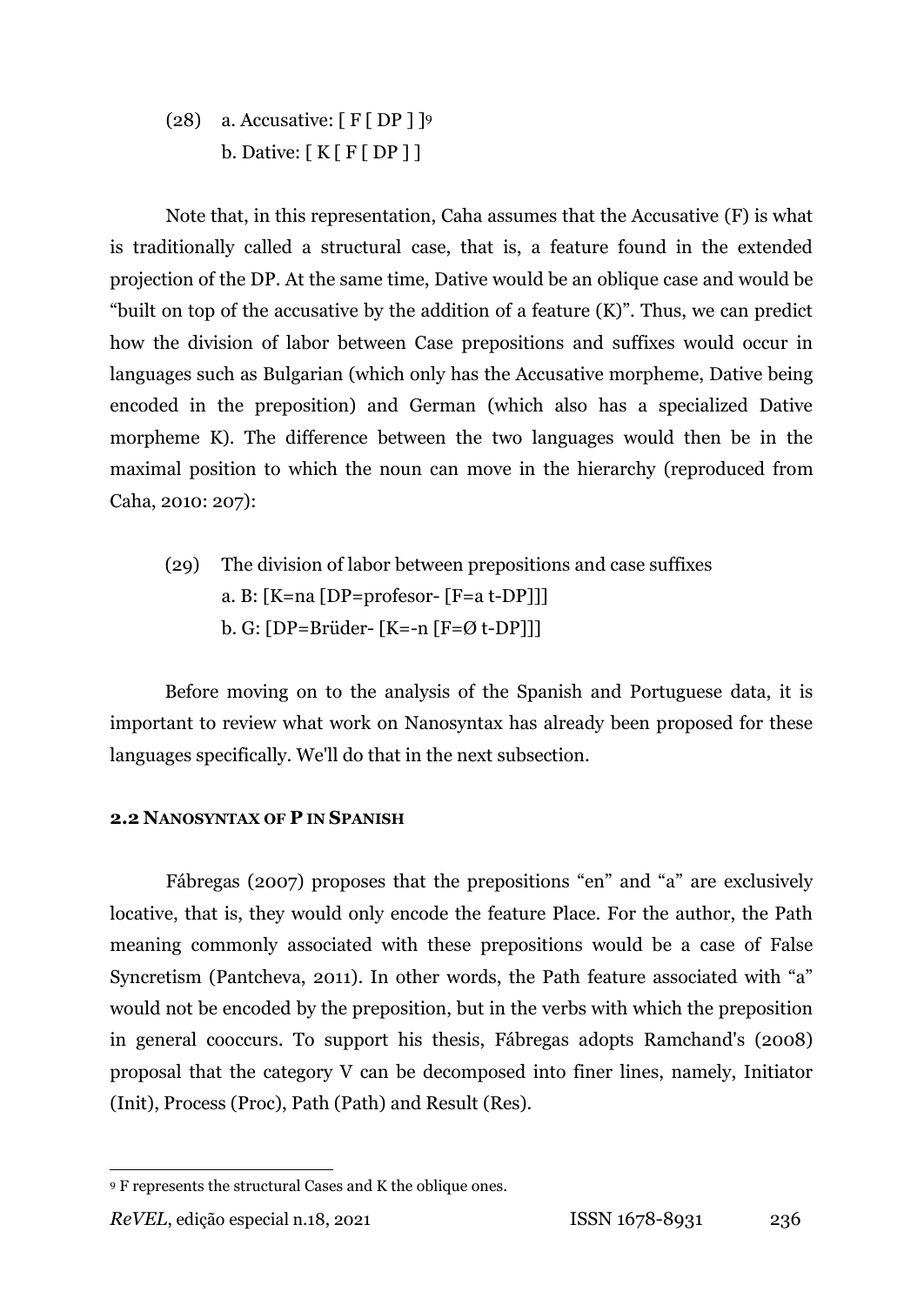In this hierarchy, Path is a complement of Proc. Thus, verbs that have the structure Proc>Path will take as their arguments (whether they are NPs or PPs), elements that contribute to the sense of determining the event's trajectory. Fábregas' analysis is interesting because it considers the division of labor between V and P in the expression of the meanings of Path and Location, explaining why the preposition "a" can be combined both with exclusively locative verbs, as in "Juan permaneció a la puerta" ('Juan stayed at the door'), and with motion verbs "Juan subió a mi casa" ('Juan went up to my house'). However, his analysis fails to explain the subtle differences in the use of "en" and "a", the former having, according to the author, much more locative restrictions than the latter.

According to Fábregas, the difference between "a" and "en" would be in the encyclopedic sense associated with each preposition: "...*en* expresses a locative relation where the Figure is contained in the Ground or is supported by it. Instead, *a* denotes a locative relation in which the Figure is in contact with (at least) a part of the edge of the Ground" (Fábregas 2007: 178). The choice of one or the other would then come down to conceptual restrictions imposed by each verb.

Romeu (2014), in turn, proposes a different hierarchy from those presented so far and suggests that the Place/Loc feature be decomposed into two other features, Rel (Relational) and Mod (Modifier). Thus, "en" would have in its lexical entry the structure [MOD\_Con-junto [Rel]] and "a" would have [MOD\_Dis-junto [Rel]]. These features would then guarantee the distribution of "en" and "a" with movement verbs (ROMEU, 2014: 253). His analysis, however, does not explain why "a" can be used with some movement verbs such as "run", but it seems to be blocked by verbs of the same class, such as "dancing". Its solution, like Fábregas (2007), is to leave the restriction to the encyclopedic-conceptual content.

In the research presented here, we believe that, with sufficient analysis and observation of empirical data, we can arrive at a f-seq that includes these linguistic patterns that do not seem in any way accidental. Fariña and Rammé (2019), in this sense, when analyzing the connection of the preposition "a" with the phenomena of Differential Object Marking (DOM), *leísmo* and null object licensing in PrE speech data, propose that in addition to a possible locative feature, the item "a" is also associated with the structure [Dat[Acc2-DEF]], following Amélie Rocquet (2013). The Acc2-DEF feature is proposed by Rocquet (2013) and would be associated with the semantic concepts of +definite and +human/+animate that are distributed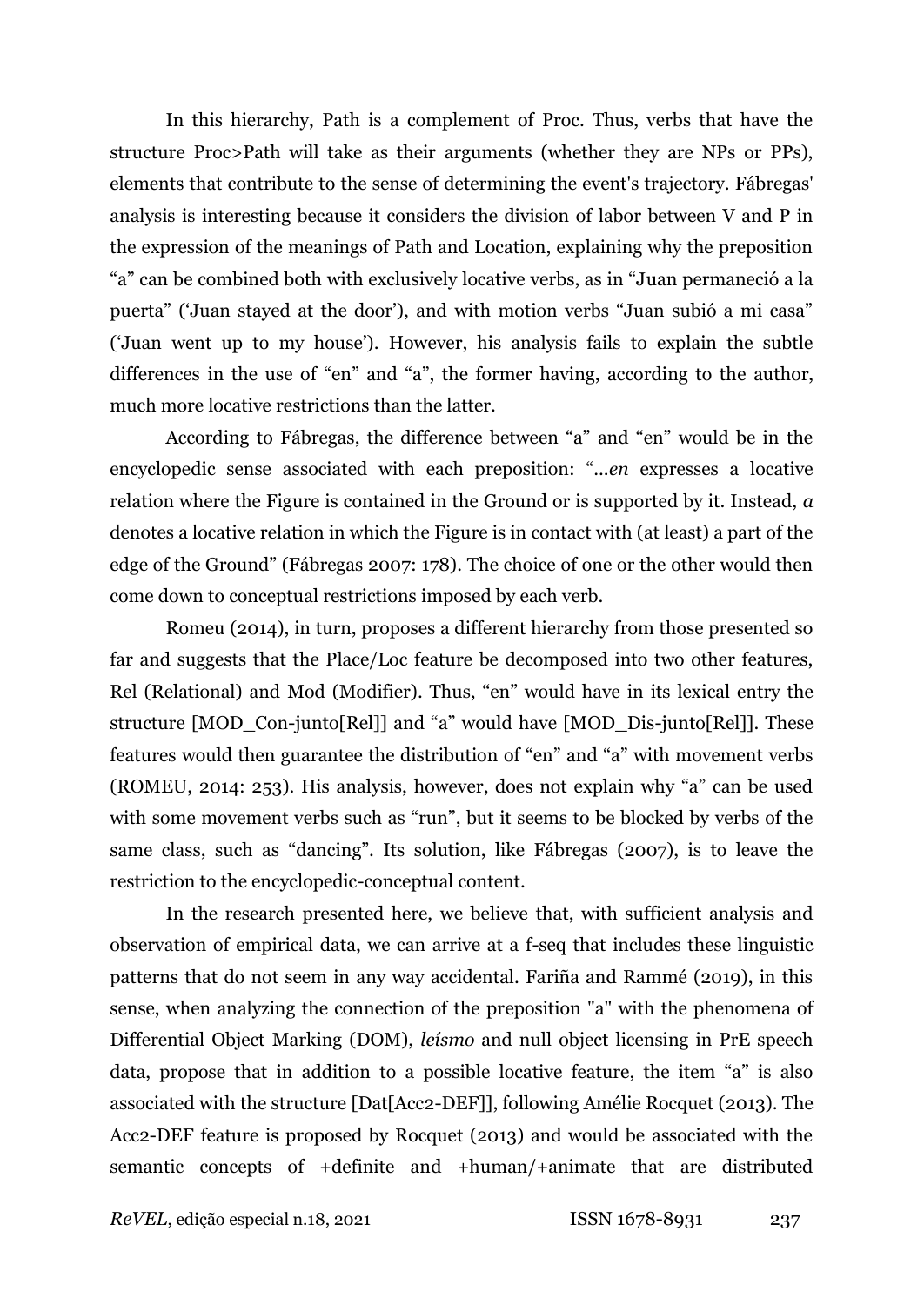complementary in morphemes of the verbal and nominal domain in Hungarian. This feature would be responsible, therefore, for licensing the use of DOM "a" against simple NPs in Spanish. It is also possible that the features of Dative and Acc2-DEF in combination with the feature Loc are the reason for such a wide use of "a".

It is also worth noting that both Fábregas and Romeu, when analyzing European Spanish, state that sentences with the preposition "en" in the position of complement of directional motion verbs (such as "fue en la tienda"/'went at the store') are ungrammatical. In fact, this combination may be ungrammatical in the European variety, however, it is widely observed in other varieties of Spanish and both analysis end up failing to explain these occurrences. We will try to elucidate this and other microvariations in Spanish in the next section. Before that, however, we will briefly review the proposals for nanosyntactic analysis previously presented for the BrP prepositions.

## **2.3 NANOSYNAX OF P IN BRP**

Following Pantcheva (2011), Caha (2009) and Fábregas (2007), Rammé (2017a) also proposes that, in BrP, the preposition "em" is a purely locative item. In addition, for the author, the lexical item "a" would encode the K>Path-Goal structure and, due to a process of linguistic change by reanalysis, this item would have completely lost its Place feature and would now carry, in the grammar of many Brazilian speakers, only K. At the same time, "para" would have the structure K>Goal>Place.

Rammé (2017a), like Fábregas, suggests that the division of labor between verbs and prepositions is happening through the item that is selected to combine with the Path feature constructed by syntax. Hence, verbs with the Proc-Path-Res configuration can be combined both with purely locative prepositions, such as "em", and with path prepositions, such as "a" and "para", considering that the Res feature in the complement position of Path already provides a stative result interpretation for the trajectory, which, for motion verbs, is necessarily a location.

Ferreira's works, in turn, take Pantcheva's (2011) proposal and explore the semantic motivations for the introduction of Scale and Bound features in the nanostructures of certain VPs and PPs. Thus, Ferreira (2020), Basso and Ferreira (2019) and Ferreira and Basso (2020) present new proposals for the decomposition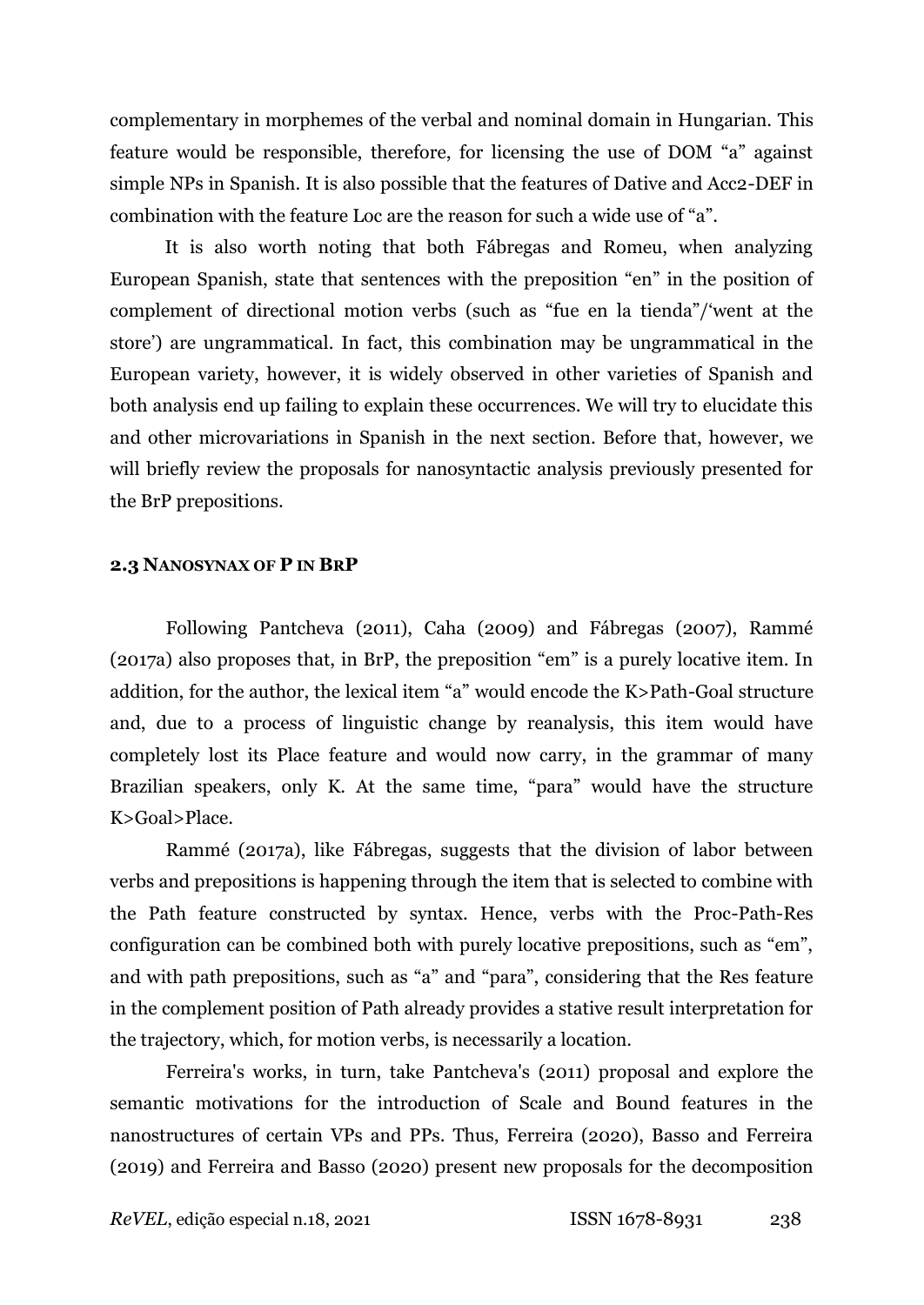of P and discuss the role of GOAL prepositions and the Bound feature in the construction of telicity. According to Basso and Ferreira (2019), thus, the preposition "para" in BrP would carry the nanostructure Scale>Goal>Place.

For these authors, "semantically, Scale] cuts out just one piece of path as being relevant to interpretation, excluding transition" (Basso; Ferreira, 2019, p. 58). Thus, although "para" is used to introduce the goal of motion verbs, it cannot be guaranteed that there will be a change in the location of the Figure from a space A to a complementary domain ~A. That is why, as Ferreira (2020) and Basso and Ferreira (2019) exemplify, the use of "para" allows for the trajectory target to be canceled without generating a contradiction, as in "Ana foi para o trabalho, mas voltou para casa no meio do caminho" ('Ana went to work, but went back home midway'). Although they present a comprehensive overview of the typology of GOAL prepositions and their semantic values, the studies above, however, do not discuss the uses of "para" in dative contexts or even the variation between "para", "em" and "a" in locative and trajectory contexts.

As we can see, no analysis, so far, has come to provide a definitive answer to the complex range of meanings that are associated with the prepositions "a", "para" and "em"/"en" or for the even more complex relationship of these items with VPs and NPs crosslinguistically. In the next section, although we do not intend to present a definitive analysis either, we will explore some possible paths that the proposals reviewed here present to us for the understanding of the (micro-)variation observed in Portuguese and Spanish.

## **3. LANGUAGE CONTACT NANOSYNTAX**

In section 2, we discussed the different hierarchies previously proposed within the framework of Nanosyntax for domains P and K. In (30), we summarize the main f-seq proposals for these domains:

(30) P and K f-seqs a. Svenonius (2006a) : decomposition of Path Path > Place >  $AxPart > K > DP$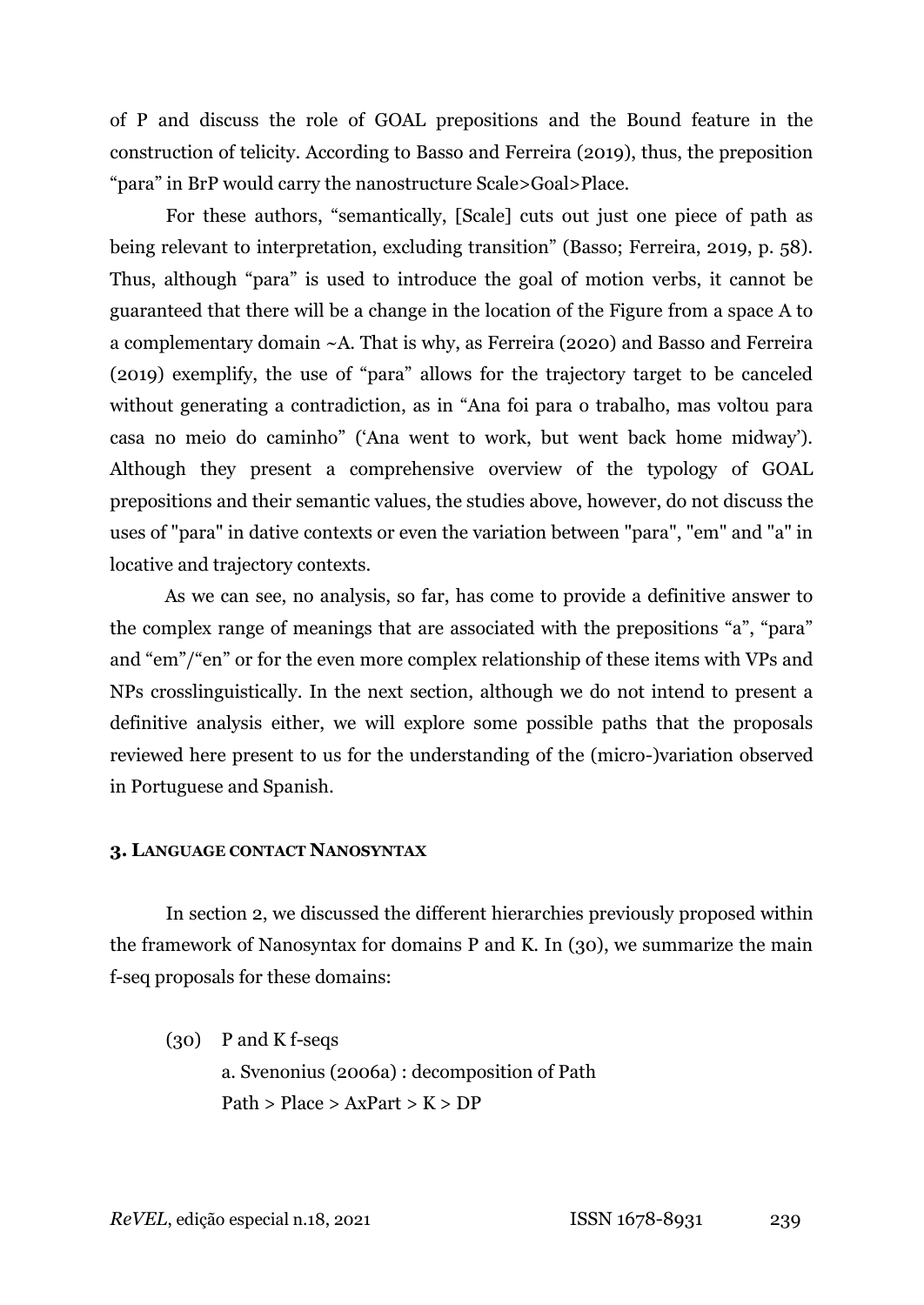| b. Caha $(2009)$ : decomposition of K (Case)       |
|----------------------------------------------------|
| Com > Inst > Dat > Gen > Acc > Nom                 |
| Oblique $>$ Structural $>$ DP                      |
| c. Pantcheva (2011) : decomposition of Path        |
| $Scale/Bound > Route > Source > Goal > Place > DP$ |
| d. Rocquet $(2013)$ : decomposition of K           |
| $Com > Inst > Dat > Gen > Acc2-DEF > Acc1 > Nom$   |

Besides, we saw that, based on these f-seq, different researches suggested that the items "a", "para" and "em"/"en" would be encoding the following features in their lexical entries:

|          |                                | Spanish  | Portuguese      |                    |  |
|----------|--------------------------------|----------|-----------------|--------------------|--|
| " $a$ ": | Place                          | Dat>Acc2 | K>Goal> (Place) |                    |  |
| "em":    | Place                          |          | Place           | Place              |  |
| "para":  | X                              |          | K>Goal> Place   | Scale>Goal> Place  |  |
|          | (Fariña & Rammé)<br>(Fábregas) |          | (Rammé)         | (Ferreira & Basso) |  |

**Table 3**: Nanostructures of "a", "para" and "em"/"en"

Although, at first sight, the above analyzes seem conflicting, we believe that, with the necessary adjustments, they can be combined to complement each other. Thus, we have organized this section as follows: first, we will discuss a proposal for combination of the hierarchies in (30) above, and then we will look at data from Portuguese, Spanish and *Portunhol*.

The first adjustment considered, therefore, was the exclusion of the f-seq by Romeu (2014). We did it because, as already mentioned, it seems to us that proposing a feature such as Con/Dis-junto for a specific preposition has the same result as leaving the idiosyncratic differences between "a" and "en" to the conceptual tier of their lexical entries. Consequently, Rel semantics is forcibly imprecise, being present in any item that relates an object to a place, precisely what the Place feature does in other hierarchies.

As we return, then, to the f-seq in (30)a-d above, we believe that the second important issue to look at is Caha's (2010) hierarchy. This author suggests that the Case features would be interacting with the spatial hierarchy through a case marking defined in the Spec position of P. This marking, however, as the author notes, seems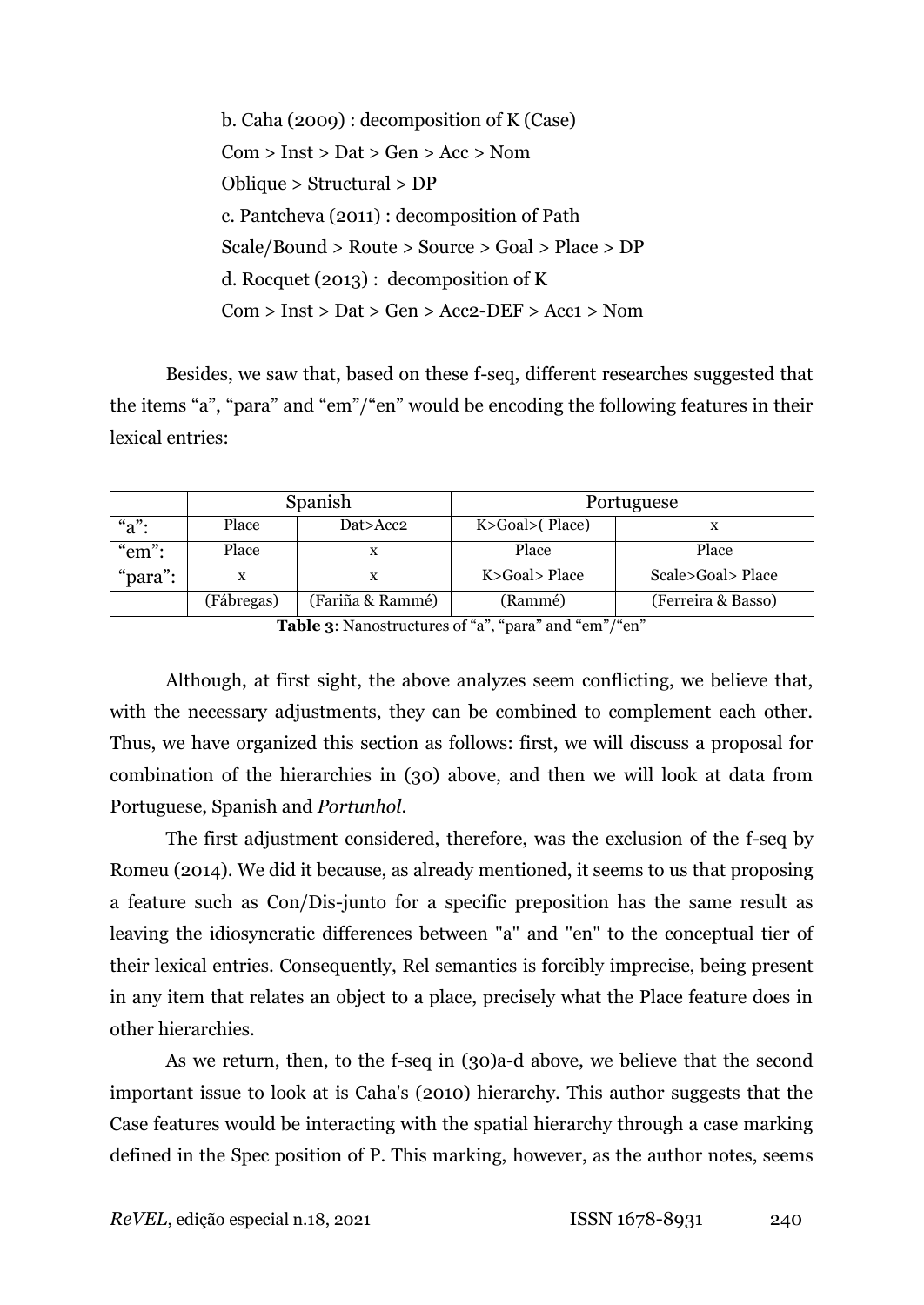to infringe the Case Hierarchy itself, since Spec of Asp-Dir is set to Accusative, while Asp-loc, below Asp-Dir, assigns the Dative case. Caha explains this apparent infringement of f-seq using the sub-extraction operation.

However, based on the hypothesis put forward by Svenonius (2006b), that, in Nanosyntax, all cases of verbal arguments are structural, that is, they project their own heads in the structure, we believe that it is not necessary to resort to a device such as sub-extraction if we combine the different hierarchies already proposed for domain P as follows:

# (31) Matching of Case and Spatial Hierarchies  $\ldots$  Scale > Path-Goal > Dat > Gen > Loc > Acc2 > Acc1 > Nom > DP $\ldots$

Note that this proposal is based on the hypothesis that, like "other atoms of Nanosyntax, case layers are the mapping of semantic features onto syntax" in an orderly manner. In the case of Case and Trajectory hierarchies, this mapping takes place, in turn, as "the function of the theta-role of the argument over which the KP is merged" (Rocquet, 2013: 29).

We assume this way that in Nanosyntax each structural case maps onto a theta-role. Semantically, this implies recognizing that the thematic roles assigned to the arguments of an event are organized hierarchically and, in fact, the proposal of a hierarchy of theta-roles is not something new in the literature of the area. The unprecedented proposal that we are defending in this paper is, however, the unification of different f-seq already consistently discussed in Nanosyntax, in a way that the hierarchy itself is able to explain the variation observed in the uses of spatial prepositions in Portuguese and Spanish.

Besides, following Caha's (2009: 142) argument, we understand that "the number of case layers entering the composition of a KP is a function of the theta-role of the argument over which the KP is merged." This means that in a very straightforward way a DP will be interpreted as carrying the thematic role that is associated with the highest Case phrase on its extended projections. Conversely, a DP associated with a thematic role such as Possessor, for example, which is associated with the Genitive case, will be at the bottom of a structure of (at least) three case heads: Gen > Acc > Nom >DP.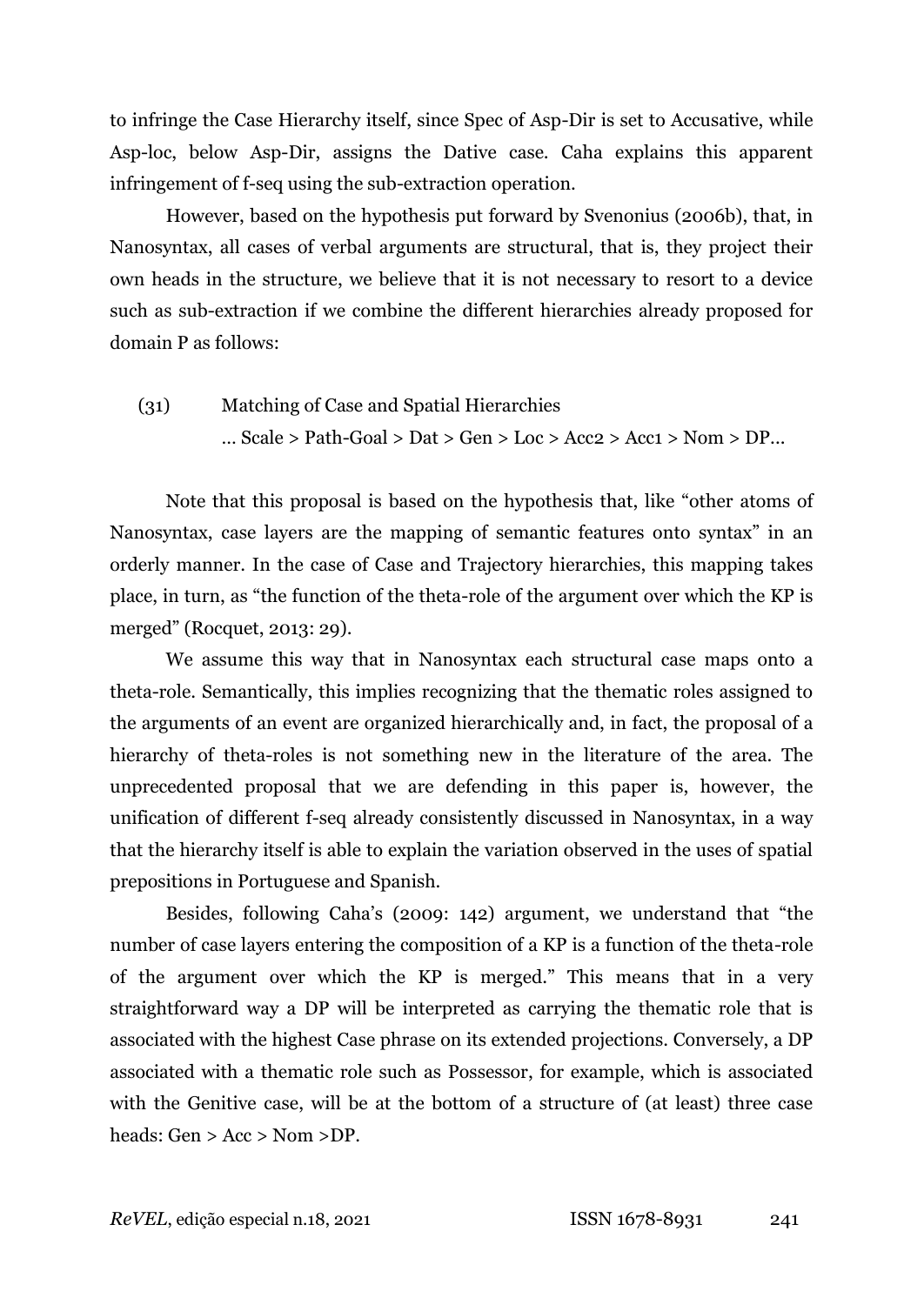According to Caha (2009) and Rocquet (2013: 30), it is also understood that "this concomitant meaning and form differences are two sides of the same coin". For example, "assuming that possession is mapped onto syntax by merging a genitive KP, the expression of change of possession is mapped by adding a dative case layer on top of the genitive KP".

As we've already mentioned, the construction of a more complex meaning on top of hierarchically simpler/lower meanings is also one of the central proposals of Jackendoff's Conceptual Semantics. Nanosyntax, however, allows for an implementation of this Jackendoffian semantics that is more directly related with syntax, without the need to resort to theoretical tools such as the notion of tiers and an independent module that brings together linking rules between morphology, syntax and semantics.

To illustrate it, let us briefly discuss a question raised by Jackendoff (1990, p. 199). When presenting the class of ditransitive verbs that license dative alternation, the author comments that the only difference in meaning between the ditransitive constructions would be that "in the ditransitive form, the Goal is easier to construe as Beneficiary". In nanosyntactic terms, we can verify that this slight distinction occurs precisely because of the features Path-Goal>Dat encoded in the preposition "to", which means that the feature Path-Goal is absent in the ditransitive structures. According to Rammé (to appear in print), such a configuration allows us to explain quite simply why ditransitive constructions tend to block the Goal reading and why, with some verbs, the alternation with "to" constructions seems to change the meaning of sentence ("The secretary wrote the boss<sub>(Beneficiary)</sub> a letter/a letter to the boss<sub>(Goal)</sub>").

As we can see, by associating the nanosyntactic f-seq to a small set of principles, it is possible to explain microvariations that relate form and meaning in a very predictable way. Thus, in the next subsection, we will turn to Spanish and Portuguese contact data.

## **3.1 THE NANOSYNTAX OF SPANISH AND PORTUGUESE IN CONTACT**

Let's begin by analyzing the hierarchy proposed here for the general norm of Brazilian Portuguese and European Spanish: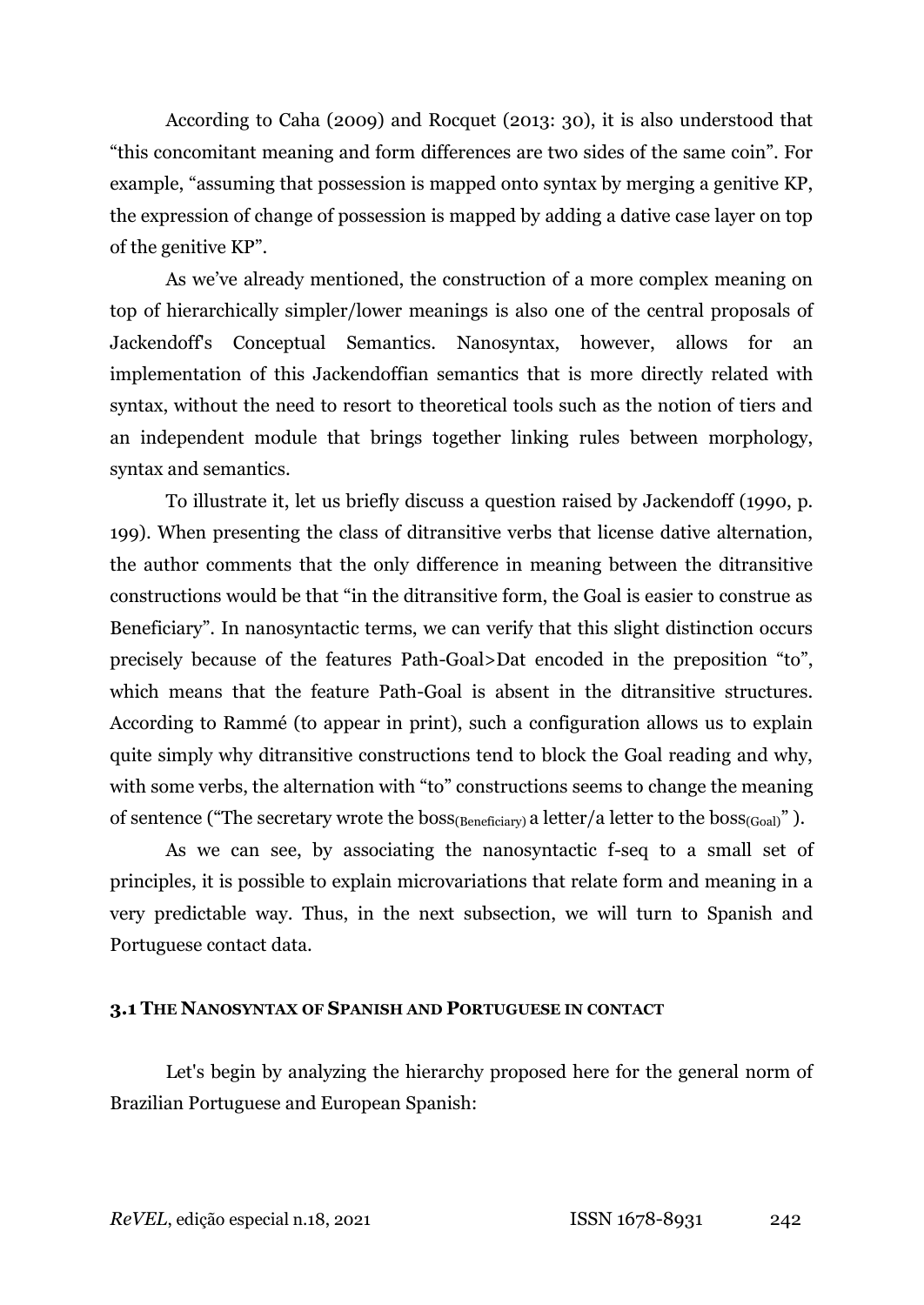## (32) K and P Hierarchy

 $...$ Scale > Path-Goal > Dat > Gen > Loc > Acc2 > Acc1 > Nom > DP $...$ 

As already mentioned, both Portuguese and Spanish do not have Case morphological markings in N or D, with the exception of pronominal paradigm. So, a first prediction we can make is that the nouns of both languages carry at least the features Nom and Acc in their extended projection Acc1>Nom>DP/NP.

Spanish, however, unlike Brazilian Portuguese, has a morpheme, "a", for marking Acc2-DEF. Considering that, in BrP, this marking disappeared, we can conjecture a small difference between nominals in Spanish and in BrP. In Spanish they are specified for the structure Acc1>Nom>DP/NP, whereas in BrP they carry the features Acc2> Acc1>Nom>DP/NP.

As already mentioned, we know that both "en" and "em" are purely locative prepositions, so they only encode the Place/Loc feature. However, unlike what was proposed by Fábregas, we know that "a" is widely used in Spanish genitive and dative contexts. Therefore, it is likely that this item also carries such features, and therefore its structure would be: Dat>Gen>Loc>Acc2.

Finally, although we have not found studies that identify spatial uses of "para" in Spanish, in BrP this item tends to be found in dative and goal of motion contexts, as discussed in the previous sections. Thus, we propose that "para" carries the structure Scale>Goal>Dat>Gen>Loc. This complex arrangement of features can explain, in our view, the productivity of "para" in BrP, as opposed to "em" and "a".

One last observation is necessary. As already mentioned, we are working with the hypothesis that the meaning of the higher features is compositionally construed from the meanings of lower features in the f-seq. Hence, the meaning of Path-Goal is compositional, in the Jackendoffian sense: directionality is the computation of a spatial Goal built on a meaning related to change (Dative), culminating in a spatial location (Loc) (which does not necessarily need to be reached in presence of the Scale feature (cf. Basso and Ferreira, 2019; Ferreira, 2020)).

At the same time, when the Goal feature of a certain item is underassociated in Dative contexts, it is possible to conjecture that the Loc feature is interpreted as an abstract, non-spatial location. Although this hypothesis also needs to be deepened, it seems to indicate a way out to understand the intimate relationship between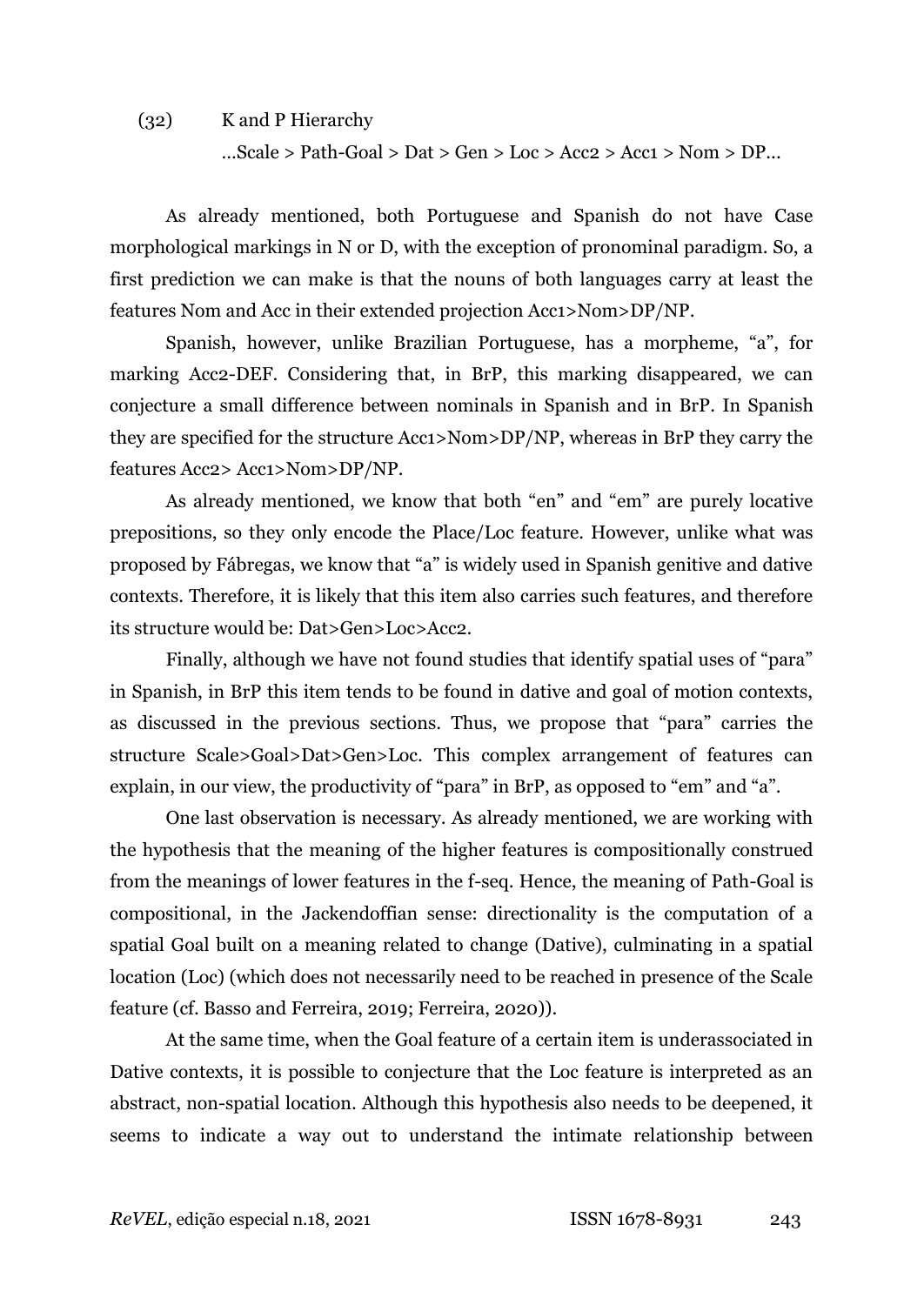possessors and locations widely discussed in the literature. So, we can summarize the description above in the following tables:

|             | P domain |       |      |     |                  | N domain  |       |          |
|-------------|----------|-------|------|-----|------------------|-----------|-------|----------|
| Contexts:   | Scale>   | Goal> | Dat> | Gen | Loc <sub>2</sub> | Acc2-DEF> | Acc1> | Nom > DP |
| Dir/Dat/Loc |          |       | a    |     |                  |           | Names |          |
| Dir/Loc     |          |       |      |     | en               |           | Names |          |

**Table 4:** Decomposition of P in Spanish.

|           | P domain |        |              |     |      | N domain  |       |        |
|-----------|----------|--------|--------------|-----|------|-----------|-------|--------|
| Contexts: | Scale>   | Goal > | Dat>         | Gen | Loc> | Acc2-DEF> | Acc1> | Nom>DP |
| Dat/Loc   |          |        | $\mathbf{A}$ |     |      | Names     |       |        |
| Dir/Dat   | para     |        |              |     |      | Names     |       |        |
| Dir/Loc   |          |        |              |     | em   | Names     |       |        |

**Table 5**: Decomposition of P in BrP.

With this picture in mind, let us now return to the analysis of variation data for Spanish and Portuguese in contact with other languages. We will concentrate on the varying cases, leaving aside the analysis of the more traditional interpretations and those that have already been discussed in this work. We organize the analysis according to each observed variation. Let's start close to the border, reviewing the use of the preposition "en" in directional contexts in Paraguayan Spanish.

## **3.1.1 THE DIRECTIONAL "EN"**

As previously discussed, different studies in the scope of Nanosyntax have already demonstrated that the apparent syncretism between the directional and location senses associated with the prepositions "en"/"em" is a mistake. Following Rammé's (2017a) argumentation for BrP, we believe that, in contexts where the preposition "en" seems directional, it is always possible to identify a motion verb that would, in fact, contribute with such a meaning to the structure. See examples of Guinean-Equatorial Spanish, reproduced from Avelar (2017: 37):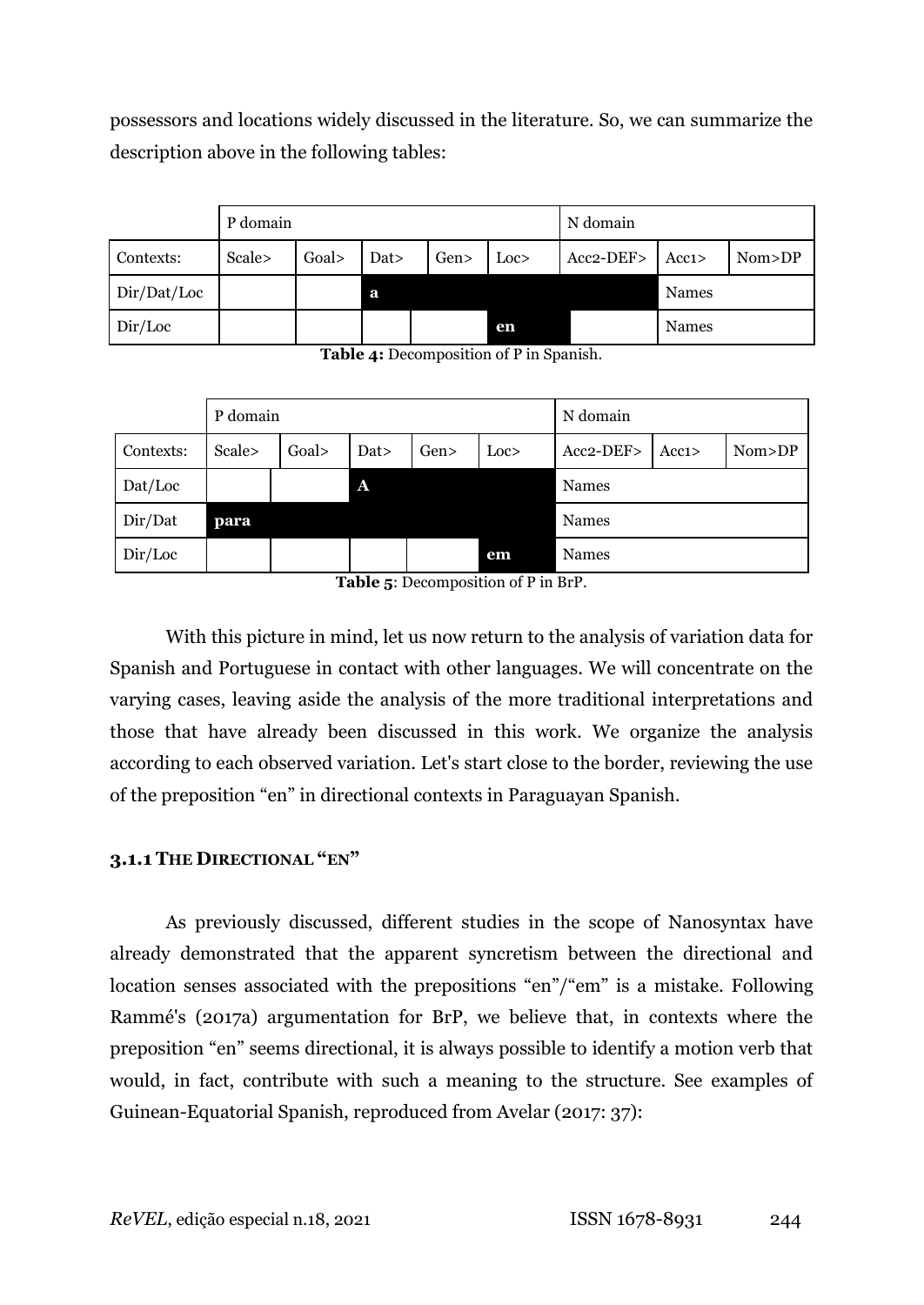(33) a. "te lleva en una curandera de essas" 'takes you in a healer woman of these' b. "tendremos que volver en Annobón" 'we will have to go back in Annobón'

All the other cases in which "em" or "en" license motion verbs arguments, both in Portuguese and in Spanish, are configurations of the same phenomenon. Their specification for the introduction of locative arguments seems to guarantee, in this way, the productivity of this phenomenon in different varieties of these languages.

## **3.1.2 THE NOMINAL "EM"**

Moving a little away from the border, we find another rather curious and innovative use of the prepositions "en" and "em": the appearance of these items in exclusively nominal contexts or in the position of introducing the complement of another path preposition, such as "para". For these cases, we believe that the explanation is due to a change in the structure associated with these items, which now also include the features below Loc: Acc2, Acc1 and Nom. Thus, in Mozambican, Angolan, São Tomé and Afro-Brazilian varieties of Portuguese, the structure encoded by "em" seems to be Loc>Acc2>Acc1>Nom.

Thus, in nominative and accusative contexts, as in (34), "em" will be used in view of the Underassociation Principle, according to which the highest features can be left out of the computation, as long as the Anchor Condition is respected (Data from Mozambican Portuguese (Oliveira, 2005: 07)):

| $(34)$ a. <b>Na minha mãe</b> era fértil. | b. Conheci <b>nesse livro</b> . |  |  |
|-------------------------------------------|---------------------------------|--|--|
| 'In my mother it was fertile.'            | 'I met in this book.'           |  |  |

At the same time, the same structure will allow for "em" to be used to introduce the argument of another preposition, as long as it is a Path>Dat>Gen preposition that takes Loc as its complement:

| $(35)$ a. Voltou <b>para em</b> casa. | b. Está a sair <b>de no</b> estúdio. |
|---------------------------------------|--------------------------------------|
| 'He returned to at home.'             | 'Is coming out from in the studio.'  |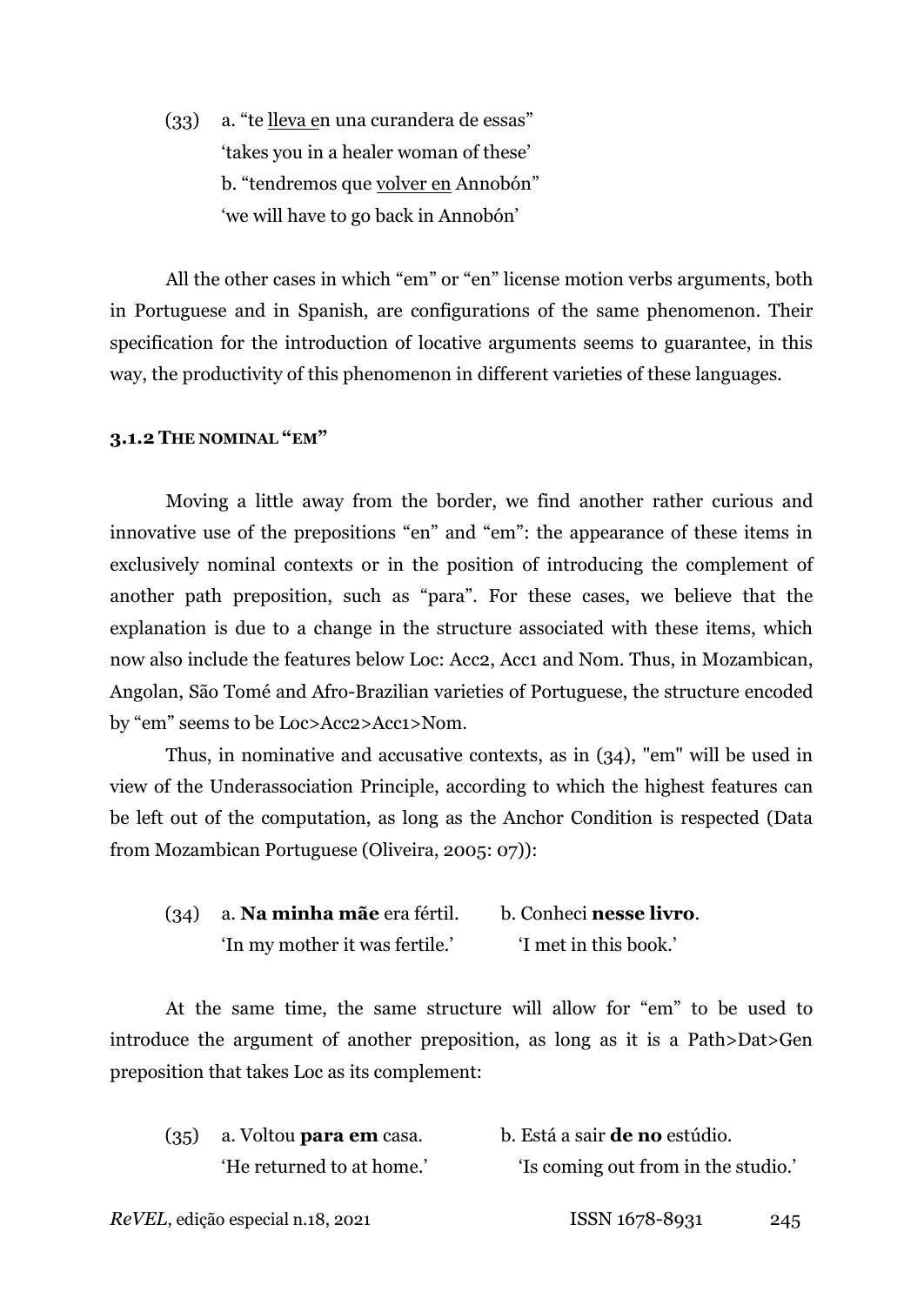#### **3.1.3 MOTION VERBS COMPLEMENTS WITH NO PREPOSITIONS**

Both Portuguese and Spanish have varieties in which the prepositions "a", "em" and "para" are deleted. Let's look at the data from São Tomé Portuguese (36), reproduced from Gonçalves (2012: 420-421) and from Afro-Bolivian Spanish (37), adapted from Avelar (2017: 38):

(36) a. Tem que apanhar carro para chegar Porto Alegre. 'Have to take car to arrive Porto Alegre.' b. Entrou pensão onde nós estávamos. 'Entered pension where we were.' c. Entrega senhor uma cerveja. 'Deliver sir a beer.' (37) a. Nació Murarata.

'Born Murarata.' b. En este tempo di cosecha siempre nojotro va trabajo. 'At this time of harvesting always we go work.' c. Los patrón vivían La Paz. 'The bosses lived La Paz.'

Although the examples above bring deletion of these items in broader contexts, we will focus our analysis on path, dative and locative contexts. Considering that verbs and prepositions can share features, it is possible to conjecture that, in addition to their respective Init, Proc or Res features, the verbs "arrive" and "enter" in the above varieties carry the features Goal>Dat> Gen>Loc. At the same time, the verb "deliver" seems to be encoding a subset of these features, namely Dat>Gen>Loc.

Furthermore, in Afro-Bolivian Spanish, it is reasonable to propose that locative verbs like "nascer"('be born') and "viver" ('live') encode as the lowest heads of their structures the feature Loc, while a verb like "ir" ('go') is also encoding …Goal>Dat>Gen>Loc. Considering that the Anchor Condition prevents these lower features from being underassociated, it is an obvious conclusion that their complements are not prepositioned.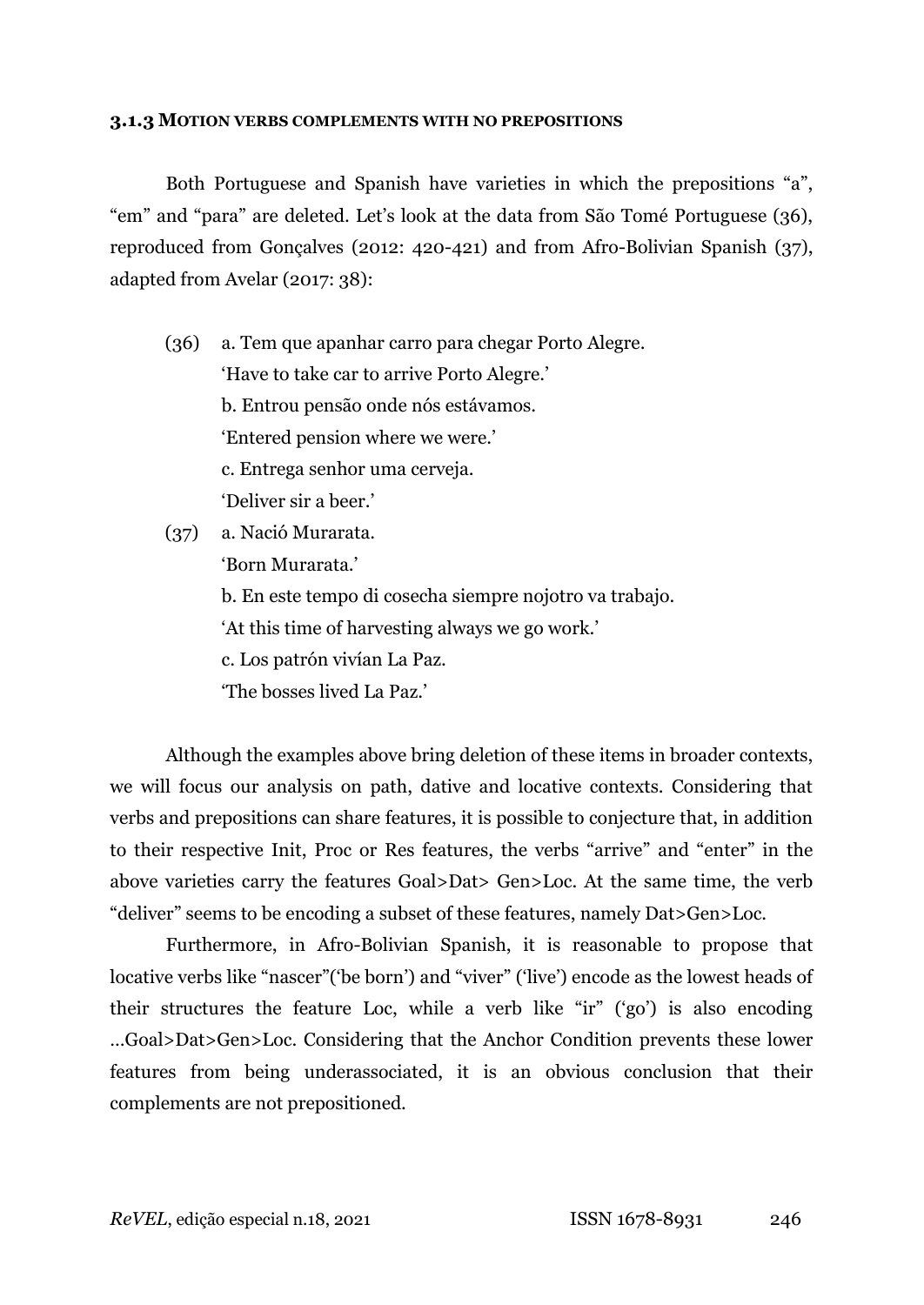#### **3.1.4 ONE LAST STOP BEFORE OUR FINAL DESTINATION**

Before closing out with some considerations about the Portuguese spoken on the trinational border, it is necessary to review the logic that guided the analysis proposed here. As we could see, the postulation of a universal f-seq combining syntactic and semantic-conceptual features, associated with a few widely accepted and independently motivated principles, was enough to make a very clear picture of the microvariations found in many varieties of Portuguese and Spanish, especially in situations of intense linguistic contact.

It is important to emphasize, furthermore, that it was not necessary, at any time, to resort to idiosyncratic explanations or to leave to conceptual content the reason behind the different meanings that verbs and prepositions involved in the expression of movement/transfer/change assume in these languages. What this analysis shows is that if we stick to a rigid hierarchy of concepts on which syntax operates, it is possible to take a glimpse of the possible paths that variation and change can take.

Thus the words and morphemes of a given language can gain or lose features depending on their contact situation or other external phenomena, as long as the accumulating or losing features are contiguous concepts in the universal hierarchy. To explore how this constraints code-mixing or the interlanguages that emerge from multilingual communication in contexts of intense linguistic contact, let us weave some initial hypotheses about *Portunhol* in our not-so-final considerations.

## **FINAL CONSIDERATIONS**

In this article, we saw that the great variation observed in Portuguese and Spanish varieties, despite being favored by linguistic contact, is not the result of chance, but rigidly respects a universal hierarchy of syntactic-semantic concepts, as proposed within the framework of Nanosyntax. Therefore, if we return to Table 2, for example, in which Avelar (2017) presents the grammatical *continuum* of different strategies that Portuguese<sup>10</sup> varieties use to lexicalize directional events, we can now

 $\overline{a}$ 

<sup>10</sup> It was not possible to propose the same analysis for Spanish, as the work of Avelar (2017) did not manage to raise enough descriptive data for its American and African varieties, so that the same panorama could be accurately traced. As several authors have already pointed out, non-European.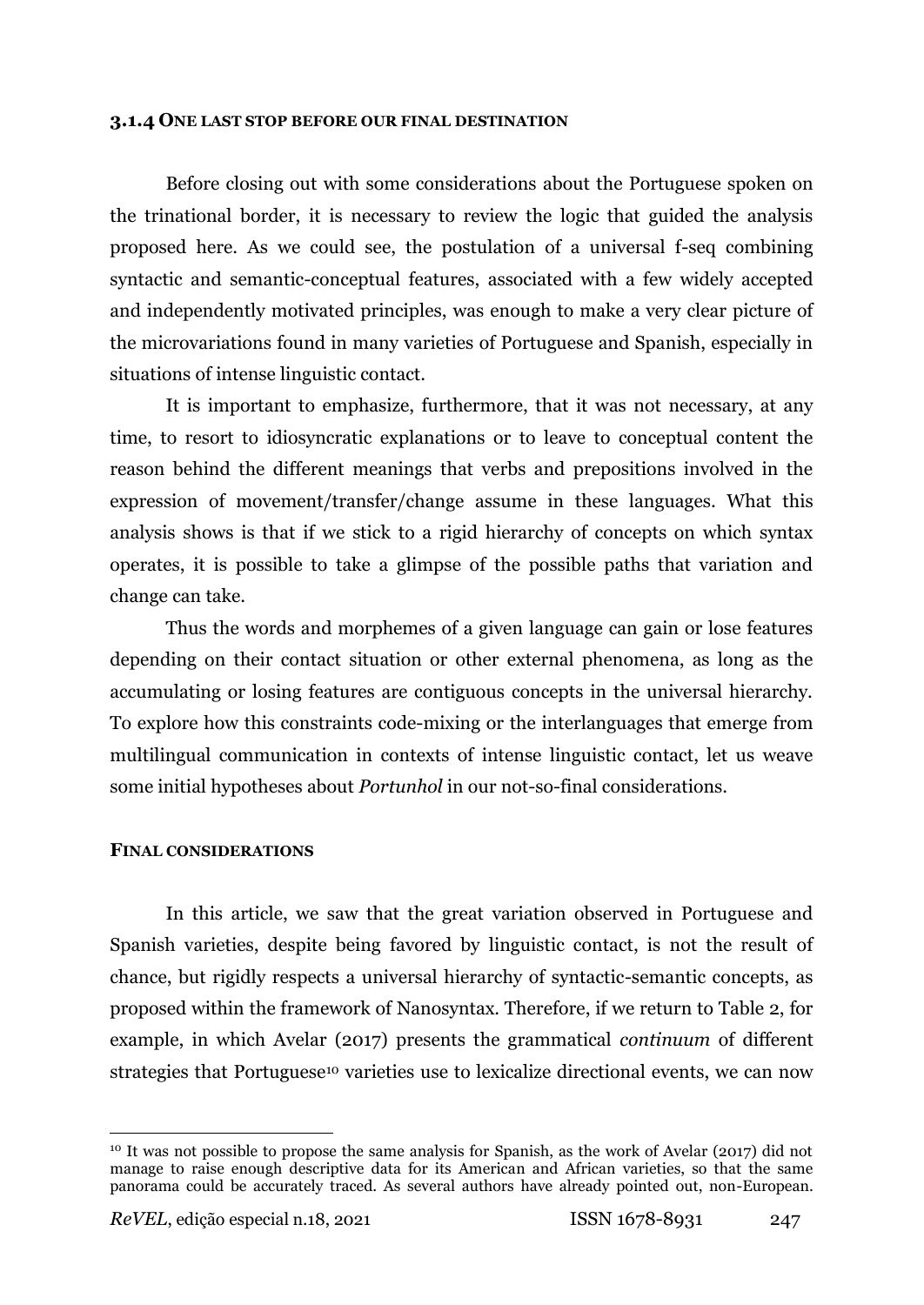complement it with hypotheses about the functional-conceptual structure associated with the prepositions of each variety:

| Prepositions in the complement position of directional movement verbs: |                                                                             |                                               |                                                                                        |  |  |  |  |
|------------------------------------------------------------------------|-----------------------------------------------------------------------------|-----------------------------------------------|----------------------------------------------------------------------------------------|--|--|--|--|
| <b>EUROPEAN</b><br><b>PORTUGUESE</b>                                   | <b>BRAZILIAN</b><br><b>PORTUGUESE</b>                                       | AFRO-BRAZILIAN<br><b>PORTUGUESE</b>           | <b>HELVÉCIA AFRO-</b><br><b>BRAZILIAN</b><br><b>PORTUGUESE</b>                         |  |  |  |  |
| $V_{\text{DIR}}$ a NP<br>V <sub>DIR</sub> para NP                      | $V_{\text{DIR}}$ a NP<br>V <sub>DIR</sub> para NP<br>V <sub>DIR</sub> em NP | $V_{DIR}$ para NP<br>$V_{DIR}$ em NP          | V <sub>DIR</sub> para NP<br>$V_{DIR}$ em NP<br>$\rm V_{\rm DIR}$ $\rm NP$              |  |  |  |  |
| $a$ :<br>[Dat[Gen[Loc]]]<br>para:<br>[Goal[Dat[Gen[Loc]]]              | $a$ :<br>[Dat[Gen[Loc]]]<br>para:<br>[Goal[Dat[Gen[Loc]]]<br>em:<br>[Loc]   | para:<br>[Goal[Dat[Gen[Loc]]]<br>em:<br>[Loc] | para:<br>[Goal[Dat[Gen[Loc]]]<br>em:<br>[Loc[Acc2[Acc1[Nom]]]]]<br>+verbs encoding Loc |  |  |  |  |

**Table 6:** *Continuum* of nanosyntactic structures encoded by Portuguese prepositions

With this in mind, when we turn to *Portunhol* data presented at the beginning of this paper, we will see that, just as Portuguese and Spanish languages in contact with other languages have their variation and change restricted by a universal f-seq, the *Portunhol* that arises as a result of contact, whether it is an interlanguage, a pidgin or a case of code-mixing, has the same characteristics:

- (38) Quem (...) deseje mais informações pode escrever ao número de whatsapp.
- (39) Yo dije para la señora.
- (40) Vamos en Ciudad del Este mañana?
- (41) O departamento fica entre na avenida Brasil e JK, tem perto lojas…
- (42) Para mais infos y encomendas, liga nóis que a gente desenrola.

Either in the Portuguese (39 and 40) or Spanish (38, 41 and 42) based *Portunhol*, we can observe that all the phenomena described in this article manifest themselves in the same way: in a more standard use of the preposition "a", not expected in informal BrP contexts (38); in the exchange between "a" and "para" in the Dative marking (39); in the use of "em" as a locative complement of a directional verb (40); in the use of "em" in the complement position of another preposition (41); or even in the deletion of the preposition "para" in a typical Dative context  $(42)^{11}$ .

 $\overline{a}$ Spanish varieties still lack a more comprehensive and detailed description. We are committed to this task in relation to Paraguayan Spanish.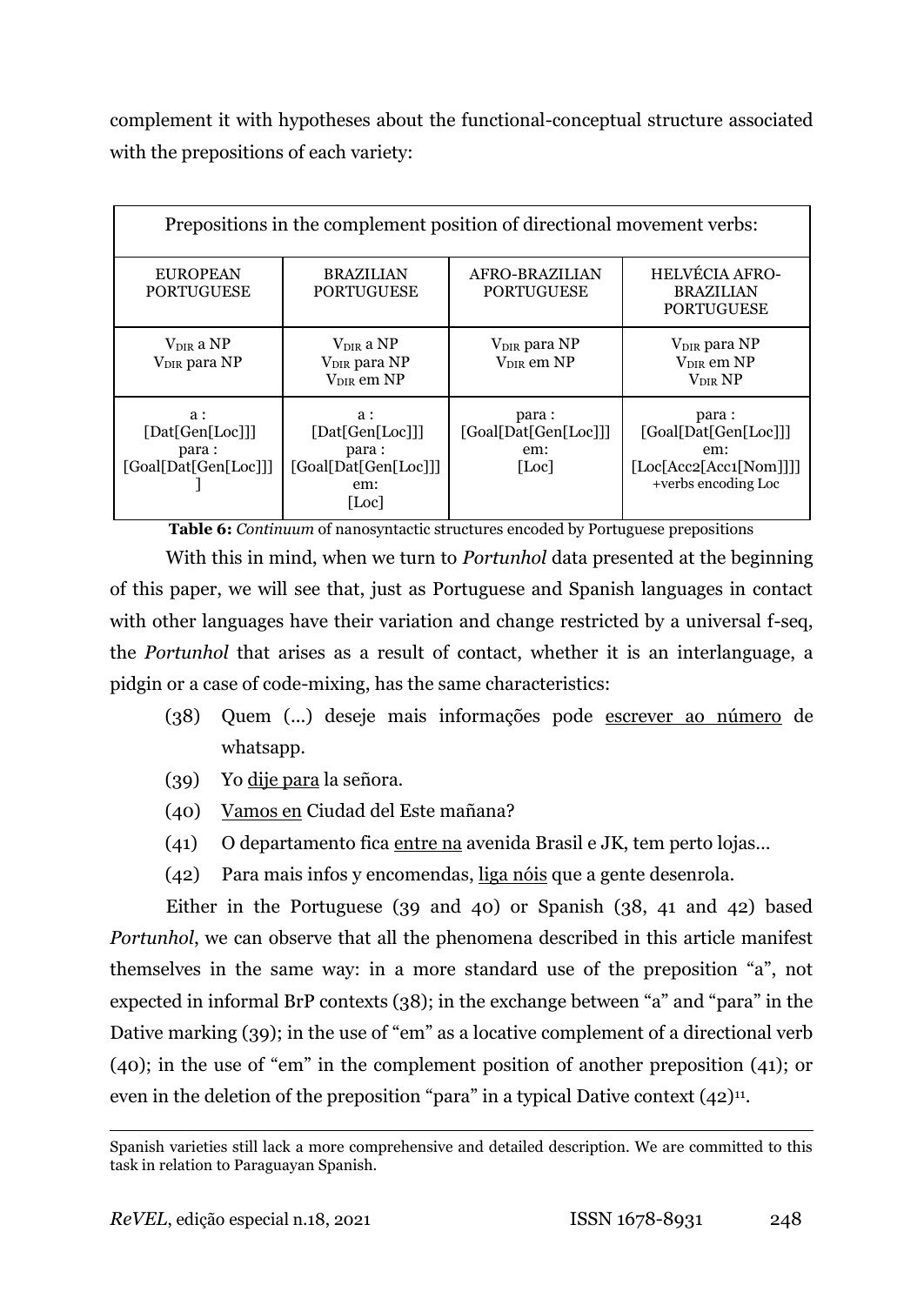This observation leads us to conclude that interlanguages, pidgins or codemixing phenomena may be more regular than previous approaches have led us to believe. What differentiates the treatment exposed in this paper from previous work is that, in this theoretical framework, we have finer tools of analysis that allow us to look more precisely at the subtle movements that forms and meanings undertake in this constant dance between morphology, syntax and semantics. We end this brief essay excited to continue exploring the nanosyntactic path.

## **REFERENCES**

AVELAR, Juanito Ornelas de. Complementos direcionais em afro-variedades de português e espanhol. *Moderna språk*, v. 111, n. 2, p. 15-44, 2017.

BASSO, Renato M.; FERREIRA, Thayse Letícia. Sobre a estrutura dos PPs locativos no português brasileiro: nome ou parte axial?. *DELTA. Documentação de Estudos em Lingüística Teórica e Aplicada*, v. 36, p. 1-31, 2020.

CAHA, Pavel. *The nanosyntax of case*. Tese de Doutorado. 334 f. University of Tromsø, Tromsø. 2009.

CAHA, Pavel. The German locative-directional alternation. *The Journal of Comparative Germanic Linguistics*, 2010, vol. 13, no 3, p. 179-223.

ELIZAINCÍN, Adolfo. Las fronteras del español con el portugués en América. *Revista Internacional de lingüística iberoamericana*, vol. 2, no 2, p. 105-11, 2004.

ELIZAINCÍN, Adolfo; BEHARES, Luis. Variabilidad morfosintáctica de los dialectos portugueses del Uruguay. *Boletín de filología*, v. 31, n. 1, 1981, p. 401-417.

FÁBREGAS, Antonio. An Exhaustive Lexicalisation Account of Directional Complements. *Nordlyd*, v. 34, n. 2, Special issue on Space, Motion, and Result, p. 165-199. 2007.

FÁBREGAS, Antonio. Differential object marking in Spanish: State of the art. *An International Journal of Hispanic Linguistics* 2, p.1-80, 2013.

FARIAS, Jair Gomes de. Variação entre a, para e em no português brasileiro e no português europeu: algumas notas**.** *Letras de Hoje*. Porto Alegre. v. 41, nº 1, p. 213- 234, 2006.

FARIÑA, Rocio Esther González; RAMMÉ, Valdilena. Nanossintaxe do espanhol paraguaio:'leísmo', objeto nulo e marcação diferencial de objeto. *Revista Linguíʃtica*, vol. 15, no 3, p. 185-212.

FERREIRA, Thayse Letícia. Investigando a construção de telicidade em PB. *Cadernos de Estudos Lingüísticos*, v. 62, p. 0-20, 2020.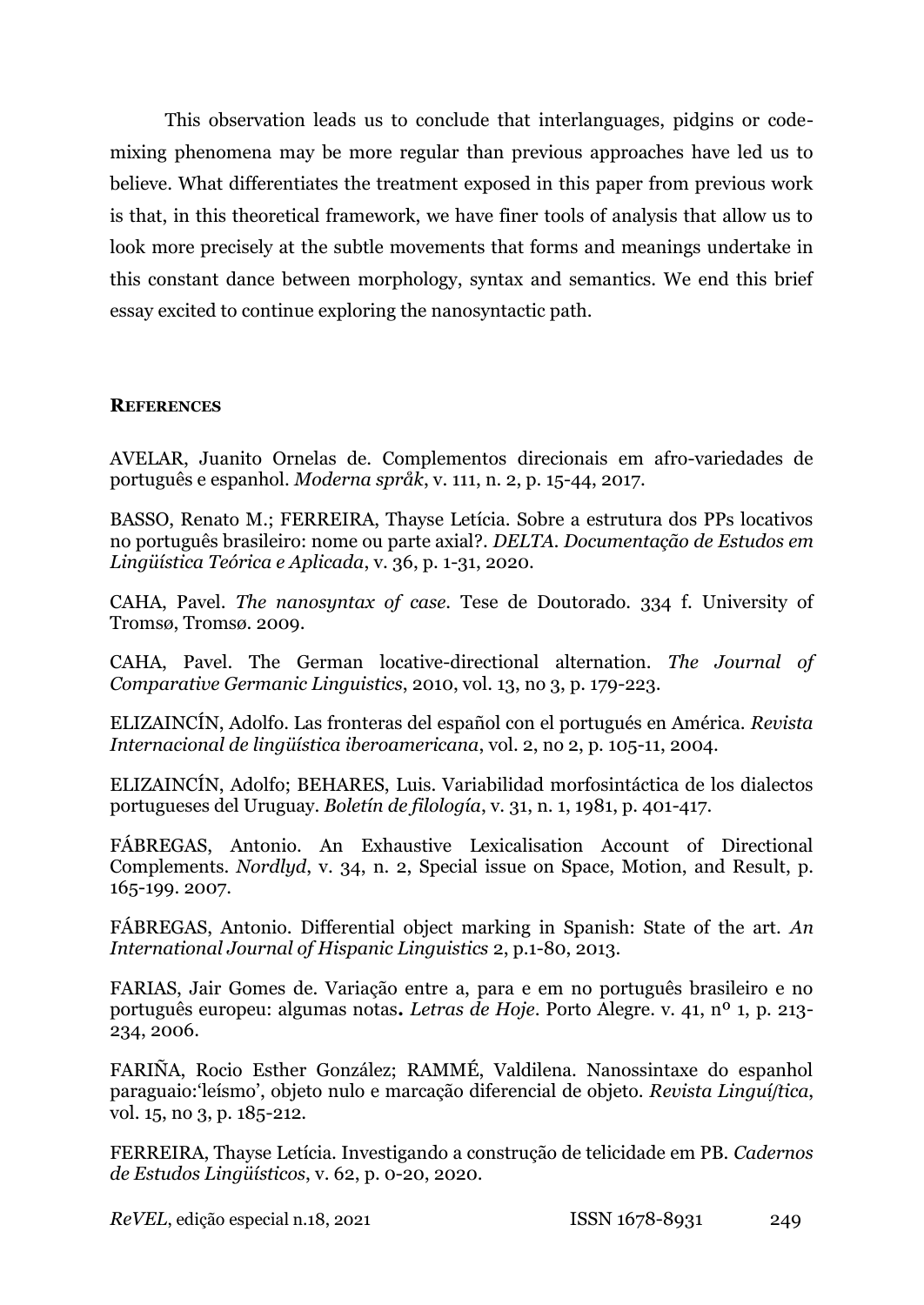FERREIRA, Thayse Letícia; BASSO, Renato M.. Preposições de ALVO no português brasileiro: uma comparação entre 'para' e 'até'. *Revista Linguística*, v. 15, pp. 43-68, 2019.

FERREIRA, Thayse Letícia; RAMMÉ, Valdilena. O papel dos núcleos baixos na interpretação de causalidade em Português Brasileiro: algumas notas sobre decomposição de eventos, F-Seq e Nanossintaxe. *ALFA: Revista de Linguística* (UNESP. ONLINE), v. 63, pp. 421-452, 2019.

FERREIRA, Thayse Letícia; BASSO, Renato M.. Sobre as preposições de trajetória do português brasileiro: tipologia e valor aspectual. *DIADORIM* (Rio De Janeiro), v. 22, pp. 460-496, 2020.

GONÇALVES, Rita Margarida Gamito. Propriedades de subcategorização verbal no português de S. Tomé. Dissertação de Mestrado. Universidade de Lisboa. 2010. 151f. Disponível em: [https://repositorio.ul.pt/bitstream/10451/4252/1/ulfl081191\\_tm.pdf](https://repositorio.ul.pt/bitstream/10451/4252/1/ulfl081191_tm.pdf) Acesso em: 14 junho 2021.

GONÇALVES, Rita Margarida Gamito.. Mudança linguística e variação no português de São Tomé. *Actas do Colóquio Internacional São Tomé e Príncipe numa perspectiva interdisciplinar, diacrónica e sincrónica*, pp. 413-430, 2012.

HEREDIA, Cristina Eslava. La Alternancia De Las Preposiciones "En/A" En Verbos De Movimiento Que Denotan Penetración En El Español De México. *Nueva Revista de Filología Hispánica*, 2012, p. 425-446.

JACKENDOFF, Ray. *Semantics and Cognition*. Cambridge: The MIT Press, 1983.

JACKENDOFF, Ray. *Semantic Structures*. Cambridge: The MIT Press, 1990.

JACKENDOFF, Ray. *The architecture of the language faculty*. Cambridge: The MIT Press, 1997.

OLIVEIRA, Marilza. A preposição A no português moçambicano (Apresentação). *Congresso do GEL*, 2005.

PALACIOS, Azucena. La reorganización de las preposiciones locativas a, en y por en el español en contacto con guaraní. *Círculo de Lingüística Aplicada a la Comunicación,* 78, pp. 233-254, 2019.

PANTCHEVA, Marina. Directional expressions cross-linguistically: Nanosyntax and lexicalization. *Nordlyd v. 36, n.1, Special issue on Nanosyntax*, pp. 7–39, 2009.

PANTCHEVA, Marina. The syntactic structure of Locations, Goals, and Sources. *Linguistics*, vol. 48, no. 5, pp. 1043-1081, 2010.

PANTCHEVA, Marina. *Decomposing Path: The Nanosyntax of Directional Expressions*. Tese de Doutorado. 301 f. University of Tromsø, Tromsø, 2011.

RAMMÉ, Valdilena. *Mudança semântica no PB: reanálise restringida pela hierarquia funcional-conceitual universal*. Tese de Doutorado. 318f. Universidade Federal do Paraná, Curitiba, 2017a.